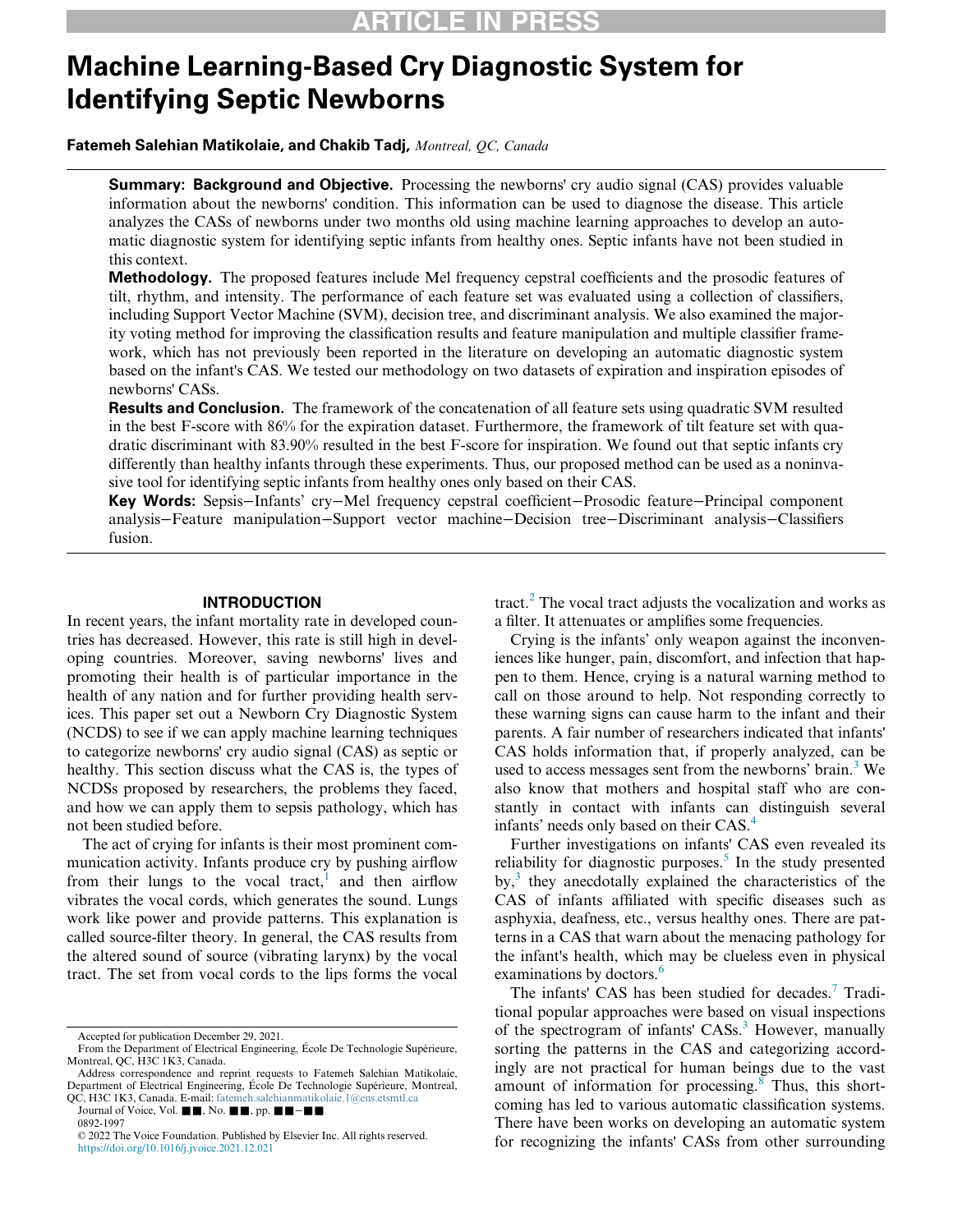<span id="page-1-0"></span>

FIGURE 1. Block diagram of the NCDS.

sounds,<sup>[9](#page-12-8)</sup> detecting different parts of CAS (such as episodes of expiration and inspiration),  $8,10$  $8,10$  identifying the need of an infant (hunger, diaper, sleepy, etc). $6,11,12$  $6,11,12$  $6,11,12$  The very recent one is the pathology detection task.<sup>[13](#page-12-12)−15</sup> In our work, we also focused on developing an automatic pathology detection task which we call it the NCDS in this reading.

[Figure 1](#page-1-0) shows the block diagram of the NCDS. The NCDS framework, like any identification system, includes the phases of pre-processing, feature extraction, and a phase of training a model based on the obtained features for classification. The pre-processing step aims to help better feature extraction. It includes applying various applications such as reemphasizing, windowing, and finding the Fundamental frequency  $(F_0)$ . In the feature extraction phase, methods such as Mel Frequency Cepstral Coefficient (MFCCs), $14-19$  $14-19$ auditory-inspired amplitude modulation, $20$  Linear Prediction Coding (LPC),  $^{16,18,19}$  $^{16,18,19}$  $^{16,18,19}$  $^{16,18,19}$  $^{16,18,19}$  patterns of  $F_0$  contour,  $^{15,17}$  $^{15,17}$  $^{15,17}$  $^{15,17}$  reso-nance frequency<sup>[17](#page-12-19)</sup> are the most common ones. Furthermore, extra analysis such as combining different feature sets such as MFCC and  $LPC^{18}$  $LPC^{18}$  $LPC^{18}$  and MFCC, rhythm, and tilt features<sup>[15](#page-12-18)</sup> were studied in this phase. Besides, techniques for identifying the most relevant features such as Fratio and binary particle swarm optimization, $^{21}$  $^{21}$  $^{21}$  and orthog-onal least square algorithm<sup>[21](#page-12-20)</sup> for improving the classification performance were suggested.

In the classification phase a variety of pattern recognition models have been studied including Support Vector Machine  $(SVM)$ ,  $^{14,15}$  $^{14,15}$  $^{14,15}$  $^{14,15}$  multilayer perception neural network, $^{14,21}$  $^{14,21}$  $^{14,21}$  $^{14,21}$  probabilistic neural network, $^{14,17,22}$  $^{14,17,22}$  $^{14,17,22}$  $^{14,17,22}$  $^{14,17,22}$  decision tree,<sup>[16](#page-12-15)</sup> forest<sup>16</sup> and k-nearest neighbor algorithm.<sup>16</sup> The CASs of pathologies that were yet investigated by machine learning approaches to automatically identify sick infants from healthy ones includes cleft palate,  $23,24$  $23,24$  hearing disorder,  $^{11,13,16,19,25}$  $^{11,13,16,19,25}$  $^{11,13,16,19,25}$  $^{11,13,16,19,25}$  $^{11,13,16,19,25}$  $^{11,13,16,19,25}$  $^{11,13,16,19,25}$  hyperbilirubinemia,  $^{26}$  $^{26}$  $^{26}$  autism,  $^{27}$  $^{27}$  $^{27}$ asphyxia,<sup>[11](#page-12-10)[,16,](#page-12-15)[19](#page-12-17)[,21,](#page-12-20)[26](#page-13-2)[,28](#page-13-4)–30</sup> hypothyroidism<sup>[31](#page-13-5)</sup> and respiratory distress.<sup>[15,](#page-12-18)[23](#page-12-22)</sup>

In this study, our contribution is twofold. One contribution is how we evaluate and manipulate features and how we use these features to make a final decision. The second contribution is to look at the unstudied pathology of sepsis. We performed four sets of experiments. We considered each expiration episode and inspiration episode of infants' CAS in the first experiment as a sample. The expiration episode and inspiration episode are perceivable sounds during exhalation and inhalation of infants during crying, and the silence episode is the soundless gap between inspiration and expiration episodes of CAS.<sup>[32,](#page-13-6)[33](#page-13-7)</sup> We refer to this experiment as the Single Episode (SE) experiment. In the second experiment, we used the predicted labels for episodes within each CAS from the SE experiment to predict each CAS label using the majority voting technique. We call this experiment the All Episode (AE) experiment. We borrowed this idea from the automatic environmental sound classification presented by. $34$  Accordingly, in the SE experiment, we evaluated the performances of prosodic features of intensity, rhythm, tilt, and the commonly used feature of MFCCs using three sets of classifiers of SVM, discriminant analysis, and decision tree. Next, in the AE experiment, we used majority voting to predict the CAS group using the labels obtained from the SE experiment. In the third experiment, we examined the idea of the concatenation of all feature sets of MFCC and the three prosodic feature sets of tilt, rhythm, and intensity and then fed them to the classifiers. In the fourth experiment, we set up a framework to aggregate the prediction of the most competent classifiers for each set of features and then predict the CAS label using the majority voting technique. We explain these methods later in the methodology section.

Regarding our second contribution, according to our knowledge, despite the frequent infants' death due to sepsis, disappointingly, so far, there is no investigation on the connection between the CASs of infants with sepsis and this pathology. Previously in our research lab, sepsis pathology in newborns was investigated in a multi pathology group; however, there is no study on the unique pathology group of sepsis when investigating the symptoms in the infants' CAS. In Canada alone in 2019, among the newborns' cause of death, sepsis is reported on rank six. $35$  The rank of sepsis among leading to death has increased in recent years, as shown in [Table 1](#page-2-0). Thus, it would be beneficial to have an NCDS to classify septic from healthy ones. Sepsis is a severe disease that is usually caused by bacteria. Infants under two months are more prone to sepsis because their immune systems are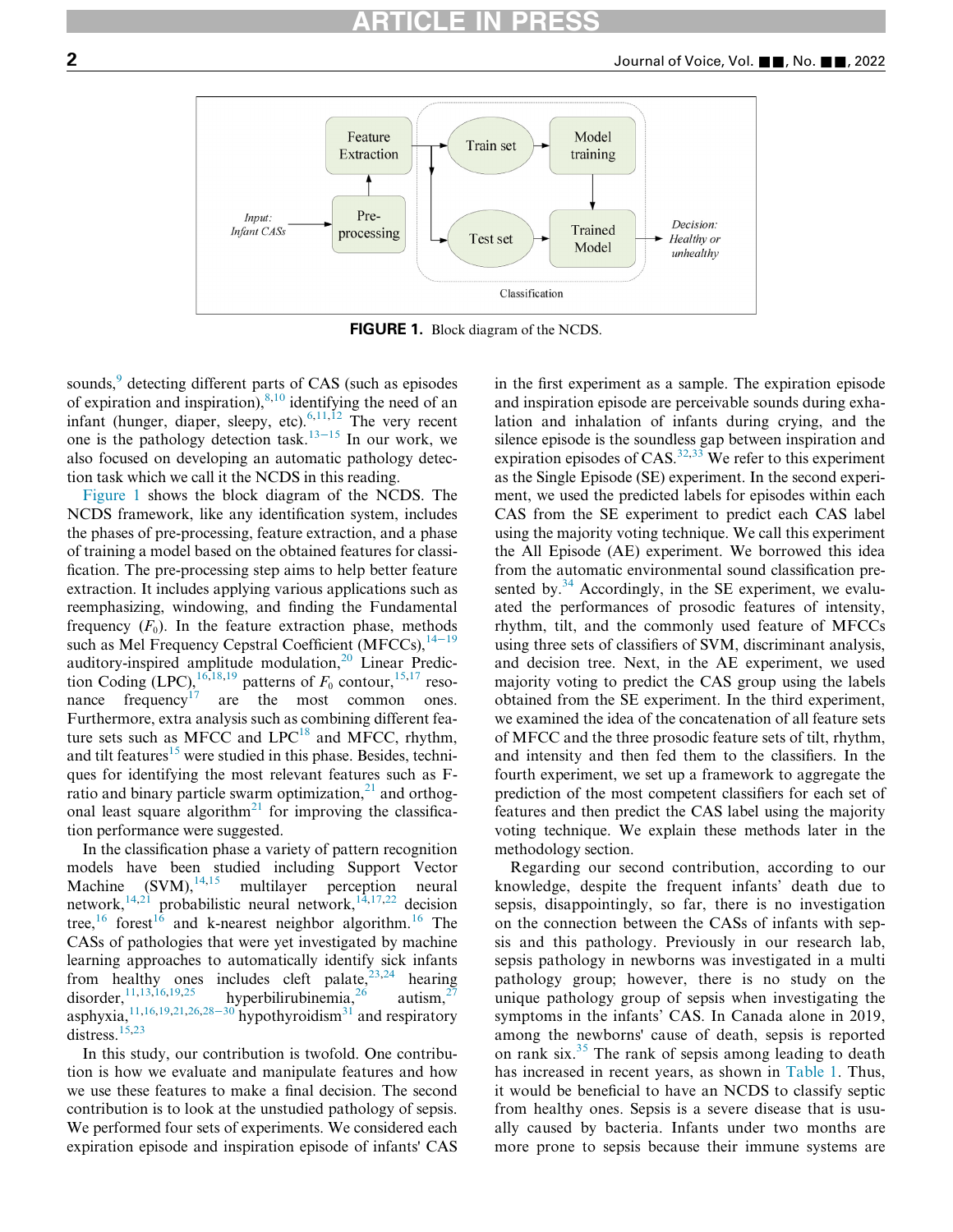$\blacksquare$ 

deaths

<span id="page-2-0"></span>

| TABLE 1.<br>The Leading Cause of Newborns' Death Related to Sep-<br>sis Pathology in Canada <sup>35</sup> |    |                          |    |   |    |  |  |
|-----------------------------------------------------------------------------------------------------------|----|--------------------------|----|---|----|--|--|
|                                                                                                           |    | 2015 2016 2017 2018 2019 |    |   |    |  |  |
| Sepsis rank                                                                                               |    | 8                        | 6  | 8 | 6  |  |  |
| Number of infant                                                                                          | 31 | 32                       | 43 |   | 38 |  |  |

not yet developed enough to fight off some sources of infection. In clinical findings, a set of specific symptoms are reported for sepsis. However, newborns have few apparent symptoms; these may vary from child to child.

Perhaps the reason that this critical pathology of septic remained unstudied is that enough data did not exist. Consequently, having this dataset available in our lab lends support to delivering this work. An NCDS is a valuable tool in saving lives and promoting newborns' health levels, specifically in developing countries suffering from the lack of pediatricians. The NCDS would address this issue as its installation cost is relatively low.<sup>7,[14](#page-12-13)</sup> Practical applications of the NCDS include its use for infant screening,  $36$  infancy education,  $37$  robot nursing,  $38$  and as a medical assistant for pediatricians. Moreover, NCDS is a non-intrusive tool.

The paper is prepared as follows: Section 2 describes the collection of dataset, information of the dataset, the participants, feature sets definition, and explanations of the examined classifiers in this work; Section 3 reports the results of the four implemented experiments including the SE experiment, the AE experiment, and the effects of feature manipulation and use of multiple classifier framework. Section 4 concentrates on the discussion of the research developed, including the usefulness of each feature set, the feature reduction schemes, the majority voting technique, and the computation cost of each framework. Lastly, a complete list of acronyms introduced in this article is given in [Table 14](#page-11-0) in section Appendix.

# MATERIALS AND METHODS

#### Dataset Description

This section describes the data collection procedure, the dataset details, the participants in our experiments, and the dataset preprocessing procedures.

#### Data Collection and Recording

<span id="page-2-1"></span>The research group in our laboratory collected the CASs of infants at Hôpital Sainte-Justine in Montréal, Canada, and hospitals of Al-Sahel and Al-Raee in Lebanon. The hospital staff of mentioned hospitals recorded the CASs in the clinical medium. A 2-channel digital hand-held WS-650M Olympus digital voice recorder was posed at 10−30 cm from the infants. The sampling frequency of the recordings is 44.1 kHz, and the sample resolution is 16 bits. In the

recording procedure, careful attention was given to maintaining the surrounding noise at the minimum level. Thus, every newborn's CAS was recorded independently, and whenever the environmental noise would rise, they would stop the recording procedure.<sup>[14](#page-12-13)</sup> For more information about the procedure of recording, the author suggests reading.<sup>[14](#page-12-13)</sup>

Alongside the recordings phase, they collected details of infants, including the reason for crying, gestational age, birth weight,  $\text{A} \text{p} \text{g} \text{a} \text{r}^1$  $\text{A} \text{p} \text{g} \text{a} \text{r}^1$  result, gender, name of the hospital, type of disease, infants' age during the recording, and prematurely state of the infants.

In our study, our dataset includes the CASs of infants initiated by various reasons of crying, and were recorded at different times in a day. $39$  The reason for crying includes CASs initiated by hunger, discomfort, diaper, blood tests, shower, birth, collection of urine, etc. The term "reason for crying" refers to the stimuli that caused the newborns start crying. This term "reason for crying" is irrelated to the newborns' health condition. The staff would note why the newborn started crying in the CAS collection procedure.

#### **Participants**

The age range of infants in our dataset is from one day to 208 days. However, in the current experiment, similar to our previous ones,  $14,15,17$  $14,15,17$  $14,15,17$  we excluded the CASs of infants whose ages were more than 53 days. This is because infants above this age can control their voices.<sup>[3](#page-12-2)</sup>

The female and male newborns of ethnic groups of half Caucasian and half Haitian, African, Arabic, Caucasian, Latino, Native Hawaiian, and Quebecois were included in our experiments. The CASs of infants studied in this experiment are either healthy or affected by sepsis pathology. The pathology dataset consisted of 53 recordings of 17 infants with sepsis whom pediatricians diagnosed through medical examinations. Each infant in our dataset has one or more recordings. For the healthy dataset, there were 108 infants' CASs. We only used an equal number of expiration and inspiration of the CASs in our experiment to observe the balanced dataset for precise diagnosis by the classification models. [Table 4](#page-6-0) shows the number of episodes in each dataset of expiration and inspiration in our experiments.

To increase the credibility of our proposed model, we imposed criteria for our system similar to our previous work.<sup>[15,](#page-12-18)[20](#page-12-14)</sup> Our dataset was variable in conditions. First, we included all reasons for crying initiated for various reasons, while reason for crying affects the durational feature of the CAS.<sup>[15](#page-12-18)</sup> Second, we considered a wide variety of newborns whose parents are from different linguistic groups. This is important as we know that the unborn infants start learning the prosodic features such as rhythm, intensity, and melody from the last three months of pregnancy, which affects the prosodic aspect of the CAS production as discussed in.<sup>[40](#page-13-14)</sup> Lastly, the CASs were recorded in hospitals, including

<sup>&</sup>lt;sup>1</sup>The very first test taken from newborns for measuring the newborn's general health state.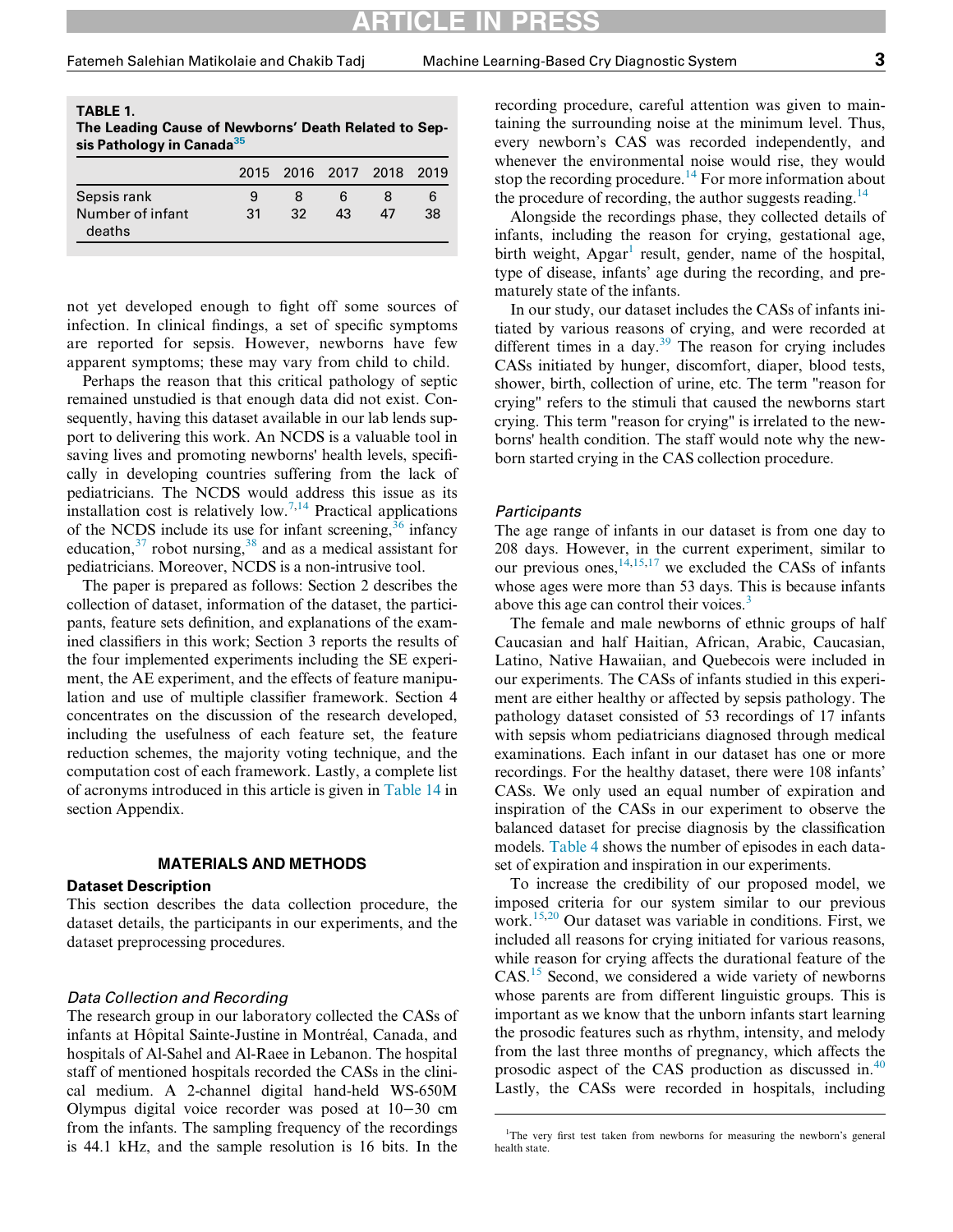TABLE 2.

<span id="page-3-0"></span>ambient noises such as human speech, the instrument's sound, etc.

The recording condition was the same for all infants, including healthy ones and those with sepsis. Moreover, to ensure that the NCDS is only learning the pathologically informed patterns, we only used the vocal segments of expiration and inspiration episodes of the CAS that do not include noise, which are explained in [Table 2](#page-3-0) as "EXP" and "INSV". Other segments of the newborns' CAS, including "Background, BIP, noisy Crying, noisy pseudo-Crying, Noise," are noisy, and thus we excluded them in our study. The segments of the CAS are listed in [Table 2](#page-3-0).

### **Methodology**

This study used two datasets of expiration and inspiration episodes of infants' CAS. We extracted features from several levels in the SE experiment, including tilt, rhythm, intensity, and MFCCs from each episode of expiration and inspiration datasets. Then we fed them to different models for classification. We examined each dataset separately. [Figure 2](#page-3-1) illustrates the scheme of the SE experiment for a portion of CAS. In the AE experiment, we used all predicted labels of every single episode in the CAS from the SE experiment to indicate the label of the single CAS using the majority voting technique. [Figure 3](#page-4-0) shows the scheme of the AE experiment.

In another set of an experiment similar to the method in our previous study,<sup>[15](#page-12-18)</sup> we concatenated all feature sets together, and in this study, we also added the intensity features.

In the last experiment, we used the best classifiers for each set of features and labeled the CAS based on the most predicted labels. The aim was to choose the framework which results in the most accurate recognition for identifying the CASs of septic infants.

## The CAS Feature Description

<span id="page-3-1"></span>The extracted features are in the temporal, spectral, and both domains. The feature sets include MFCC and the

| Label               | Description                                                                                                |
|---------------------|------------------------------------------------------------------------------------------------------------|
| <b>EXP</b>          | Voiced expiration segment<br>during a period of crying                                                     |
| <b>EXPN</b>         | Unvoiced expiration segment<br>during a period of crying                                                   |
| <b>INS</b>          | Unvoiced inspiration segment<br>during a period of crying                                                  |
| <b>INSV</b>         | Voiced inspiration segment<br>during a period of crying                                                    |
| EXP <sub>2</sub>    | Voiced expiration segment<br>during a period of pseudo-<br>crying                                          |
| INS <sub>2</sub>    | Voiced inspiration segment<br>during a period of pseudo-<br>crying                                         |
| <b>PSEUDOCRY</b>    | Any sound generated by the<br>baby and it is not crying                                                    |
| Speech              | Sound of the nurse or parents<br>talking                                                                   |
| Background          | Low noise characterized by a<br>very low power-silence<br>affected with little noise                       |
| <b>BIP</b>          | Sound of the medical instru-<br>ments next to the baby                                                     |
| Noisy Crying        | Any sound heard along with<br>the crying: machine's beep,<br>water, diaper, etc.                           |
| Noisy pseudo-Crying | Any sound heard along with<br>the pseudo-crying                                                            |
| <b>Noise</b>        | The sound caused by the mic<br>being moved, diaper, a door,<br>speech + background,<br>speech + beep, etc. |

prosodic features of tilt, intensity, and rhythm. In the following, we bring the description of each of these feature sets and the details of the parameters we used.



FIGURE 2. Illustration of procedure of the SE experiment in a portion of an infants' CAS visualized using WaveSurfer software.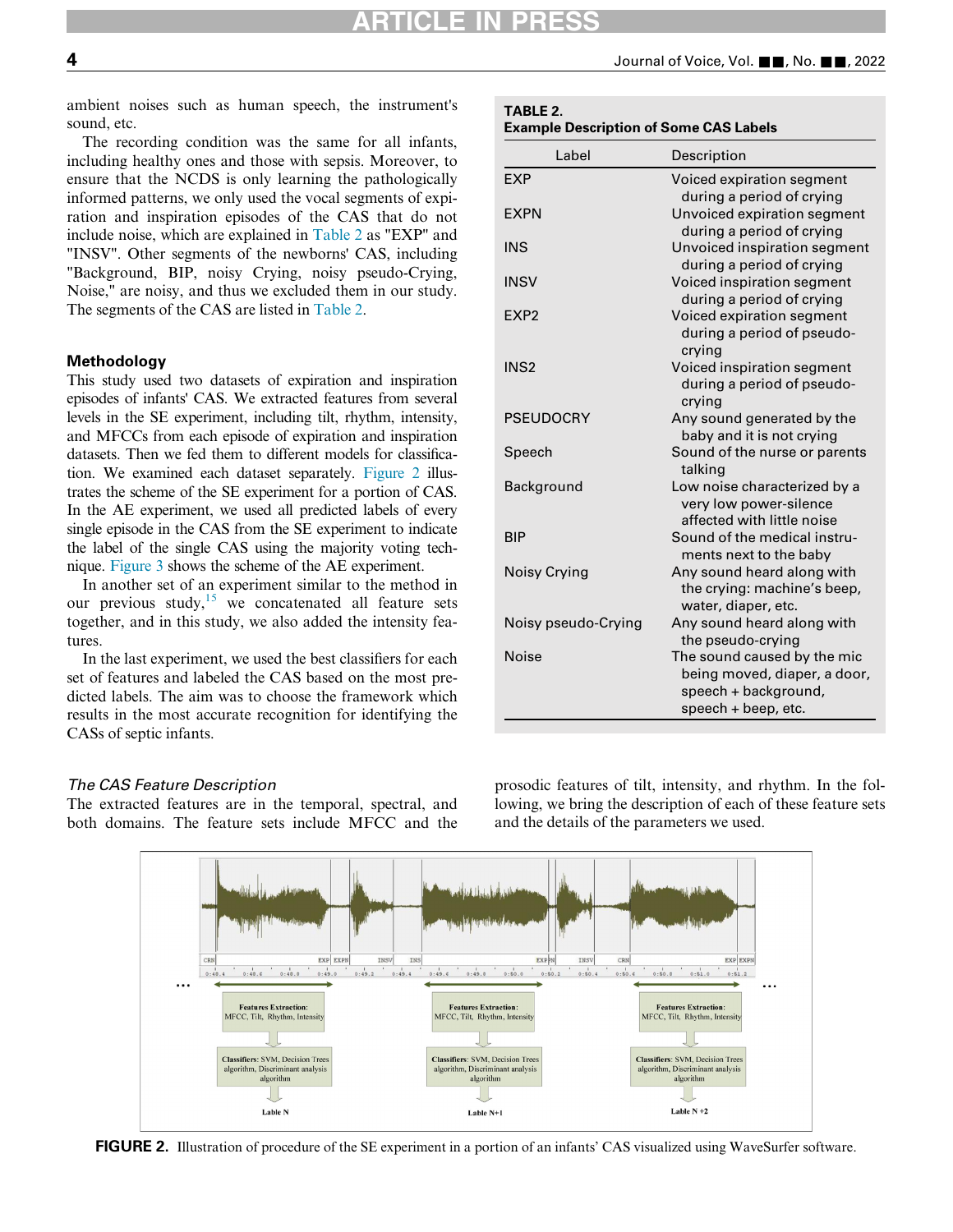<span id="page-4-0"></span>

FIGURE 3. Illustration of procedure of the AE experiment in a portion of an infants' CAS visualized using WaveSurfer software.

## Mel Frequency Cepstral Coefficients (MFCC)

Among several algorithms introduced in speech processing for characterization, the MFCC feature set is the most widely used method in adult and infant voice processing.<sup>[15](#page-12-18)</sup>

Mel frequency cepstrum shows the power spectrum of an audio signal using the linear cosine transform of the power spectrum logarithm at the Mel scale. The Mel scale is defined as [Equation 1](#page-4-1).

<span id="page-4-2"></span><span id="page-4-1"></span>
$$
M(f) = 1125 \ln\left(1 + \frac{f}{700}\right) \tag{1}
$$

Where  $f$  is the frequency value, and  $M$  ( $f$ ) is the corresponding Mel value. The MFCC coefficients can be defined as the logarithmic cosine conversion of the energy obtained by applying the Mel Bank filter to the windowed signal spectrum. The steps for calculating the MFCC coefficients are shown in [Figure 4.](#page-5-0)

<span id="page-4-3"></span>The coefficients extracted from each frame contain only the static information of the frame, which causes the effect of adjacent structures not to be considered, and due to the nonstationarity of the newborns' CAS, the feature vector of each frame should also reflect changes in spectral characteristics. Thus, the feature vector of each frame also includes the time derivatives of the extraction coefficients. For further information on MFCC, the authors suggest reading. $41$ 

In this study, we only analyzed the information less than the frequency of 4 kHz according to the result of our experiment in $^{14}$  $^{14}$  $^{14}$  for infants' CASs. In the windowing stage, we used a hamming window with a frame size of 10 ms, with a 30% overlap between each consecutive frame. Our previous work<sup>[14](#page-12-13)</sup> showed that the frame length of 10 ms performs better than 30 ms. Moreover, we set the number of filter bank channels to 24. These adjustments that suit infants' CAS processing are based on our previous experiments. $^{14,15}$  $^{14,15}$  $^{14,15}$  $^{14,15}$ 

#### Tilt Feature

The  $F_0$  is defined as the harmony of the oscillation of the vocal folds.<sup>[3,](#page-12-2)[7](#page-12-6)</sup> The pattern of changes in  $F_0$  repeatedly has

been described as relevant with some pathology<sup>[3](#page-12-2)</sup> in newborns. The tilt feature represents changes in  $F_0$  of the voice. The tilt feature is based on the  $F_0$  and was initially presented  $by<sup>42</sup>$  $by<sup>42</sup>$  $by<sup>42</sup>$  in an automatic speech recognition system and also was successfully used in our previous study<sup>[15](#page-12-18)</sup> for developing the NCDS for infants with RDS. Tilt parameters capture the changes of the  $F_0$  using parameters called  $A_t$  and  $D_t$ . In the present study, we followed the method provided by. $42$ The parameters  $A_t$  and  $D_t$  are presented respectively by [Equations 2](#page-4-2) and [3:](#page-4-3)

$$
A_{t} = \left(\frac{\left|A_{r}\right| - \left|A_{f}\right|}{\left|A_{r}\right| + \left|A_{f}\right|}\right) \tag{2}
$$

$$
D_{t} = \left(\frac{\left|D_{r}\right| - \left|D_{f}\right|}{\left|D_{r}\right| + \left|D_{f}\right|}\right) \tag{3}
$$

Considering the contour of  $F_0$  in a portion of CAS,  $A_r$  is the amplitude of the  $F_0$  when it rises to reach the peak of  $F_0$ , and  $A_f$  is alternatively the amplitude when it is declining. Correspondingly,  $D_f$  and  $D_r$  respectively measure the distance between the rising and falling parts of the  $F_0$  contour. This feature set is described in detail in.<sup>[42](#page-13-16)</sup>

For extracting the tilt features, the requirement is to find the accurate  $F_0$  contour. Finding the  $F_0$  in newborns' CAS is hindered by the high instability of the infants' CAS.<sup>[7](#page-12-6)</sup> Among the popular software for extracting  $F_0$ , the most precise one is Praat software.<sup>[43](#page-13-17)</sup> Therefore, we extracted the  $F_0$  using Praat software. [Table 3](#page-5-1) shows an example of the result of  $F_0$ extracting using Praat software.

The values of  $A_t$ ,  $D_t$  and the  $F_0$  of each episode of the CAS were computed. Finally, the statistical measures of the range, mean, standard deviation, median and interquartile range of these values were put in the feature vector.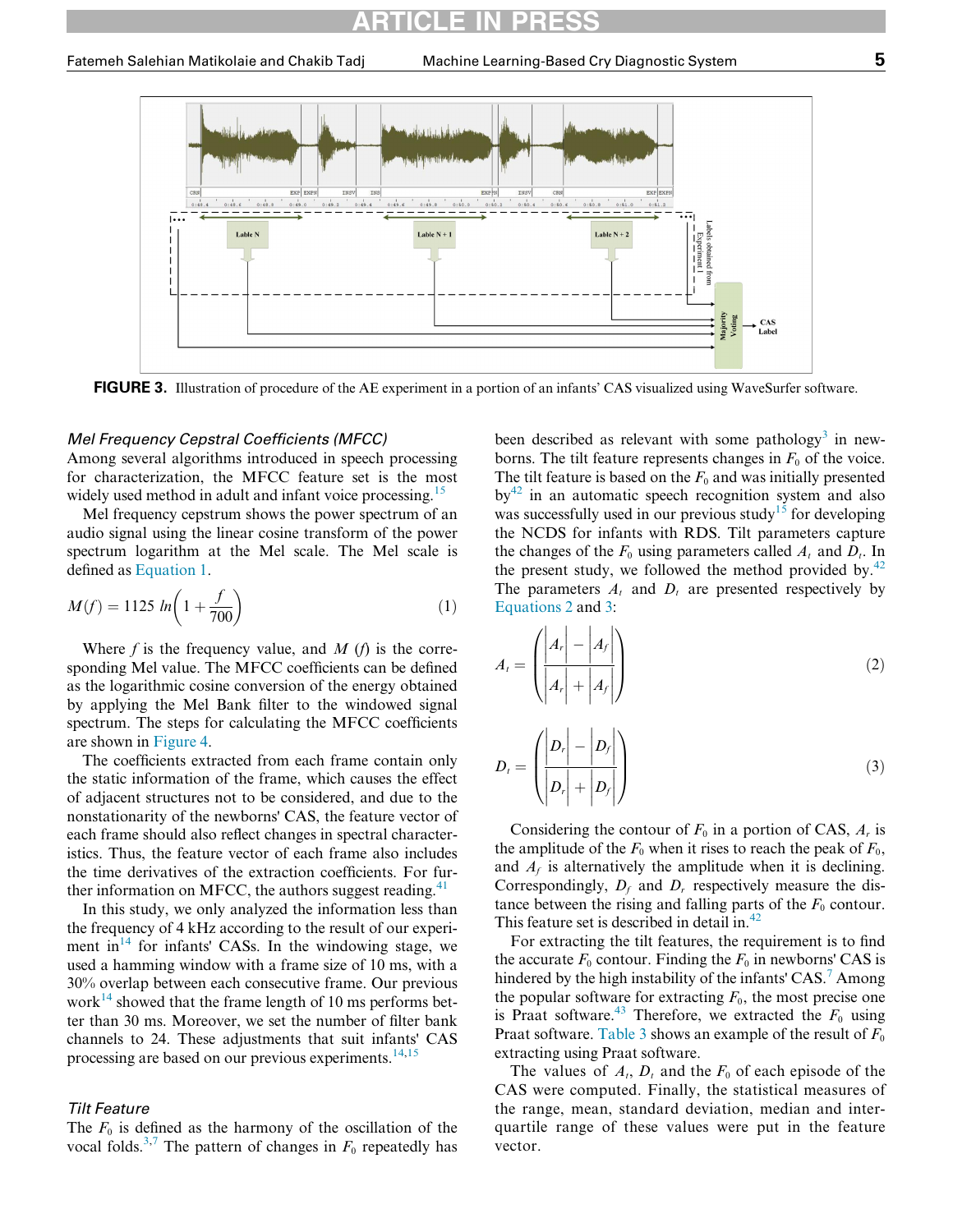<span id="page-5-0"></span>

FIGURE 4. The block diagram of MFCC features extraction.

#### <span id="page-5-1"></span>TABLE 3.

The Evaluated Values of  $F_0$  and Intensity by Praat Software For a Portion of CAS Within the Period of 0.014 to 0.0.17 Seconds

| Time   | $\mathbf{F}_0$ | Intensity   |
|--------|----------------|-------------|
| 0.0140 | 0              | -undefined- |
| 0.0280 | 373.3105       | -undefined- |
| 0.0420 | 376.4588       | -undefined- |
| 0.0560 | 379.6858       | 77.751      |
| 0.0700 | 370.2263       | 77.362      |
| 0.0840 | 361.8400       | 76.333      |
| 0.0980 | 362.1973       | 75.891      |
| 0.1120 | 367.0559       | 75.978      |
| 0.1260 | 364.5674       | 76.924      |
| 0.1400 | 363.7566       | 78.619      |
| 0.1540 | 365.9141       | 79.855      |
| 0.1680 | 369.2621       | 80.186      |

#### Rhythm Feature

In this study, we also investigated the usefulness of the duration feature, which is a subset of the rhythm feature. We calculated the duration of expiration and inspiration episodes within each CASs.

## Intensity Feature

This feature was already used to automatically identify expi-ration and inspiration episodes of infants' CASs.<sup>[39](#page-13-13)</sup> Intensity is the measure of the loudness of the signal. It measures the quantity of energy that the signal conveys per unit area. The intensity magnitude is calculated by [Equation 4](#page-5-2):

<span id="page-5-2"></span>
$$
Intensity = 10 log log (A2(n) w(n))
$$
 (4)

In this equation, w and A respectively refer to the window function and the amplitude of the CASs. We used Praat software to precisely estimate the intensity of infants' CAS. [Table 3](#page-5-1) shows the results of extracting this feature from a portion of CAS in our dataset. Like tilt feature extraction, the statistical measures of the range, mean, standard

deviation, median and interquartile range of the values of intensity features were put in the feature vector.

# Feature Reduction: Principal Component Analysis (PCA)

Feature selection is used for reducing the dimensionality size of measuring space by eliminating the low effect or useless features. The PCA method is one of the best methods for decreasing feature dimensionality linearly. It can identify key components and help the classifier analyze a set of features that are more valuable in conveying specific group information than just examining them all. This algorithm tries to represent the features in a way that highlights their similarities and differences. This technique defines new axes for the features, and these new axes display the features. The first axis should be placed in a direction, which maximizes the data variance. In other words, in a direction in which the distribution of features is highest. Then the second axis is perpendicular to the aforementioned axis. For more information on PCA, the authors suggest reading.<sup>[44](#page-13-18)</sup>

Besides the favored method of PCA, we experimented with the statistical metrics as a feature reduction method. The statistical metrics include the range, mean, standard deviation, $45,46$  $45,46$  median and interquartile range<sup>15</sup> for compressing the size of MFCCs vectors. In the evaluation section, we compare the results and the cost of processing time of each method of PCA and statistical measures.

# **Classifiers**

The classification approaches taken in this study are classification by a single episode called SE experiment shown in [Figure 2](#page-3-1) and classification by the whole episodes in CAS called AE experiment shown in [Figure 3.](#page-4-0) In the SE experiment, each episode of CAS, including expiration or inspiration (referred to "EXP" and "INSV" in [Table 2\)](#page-3-0) is considered a sample, and the model is trained to assign a label. While in the AE experiment, we used the majority voting technique to vote based on the number of the most predicted label in each CAS.

To develop a comparison, we investigated the performance of 14 classifiers from three families to investigate the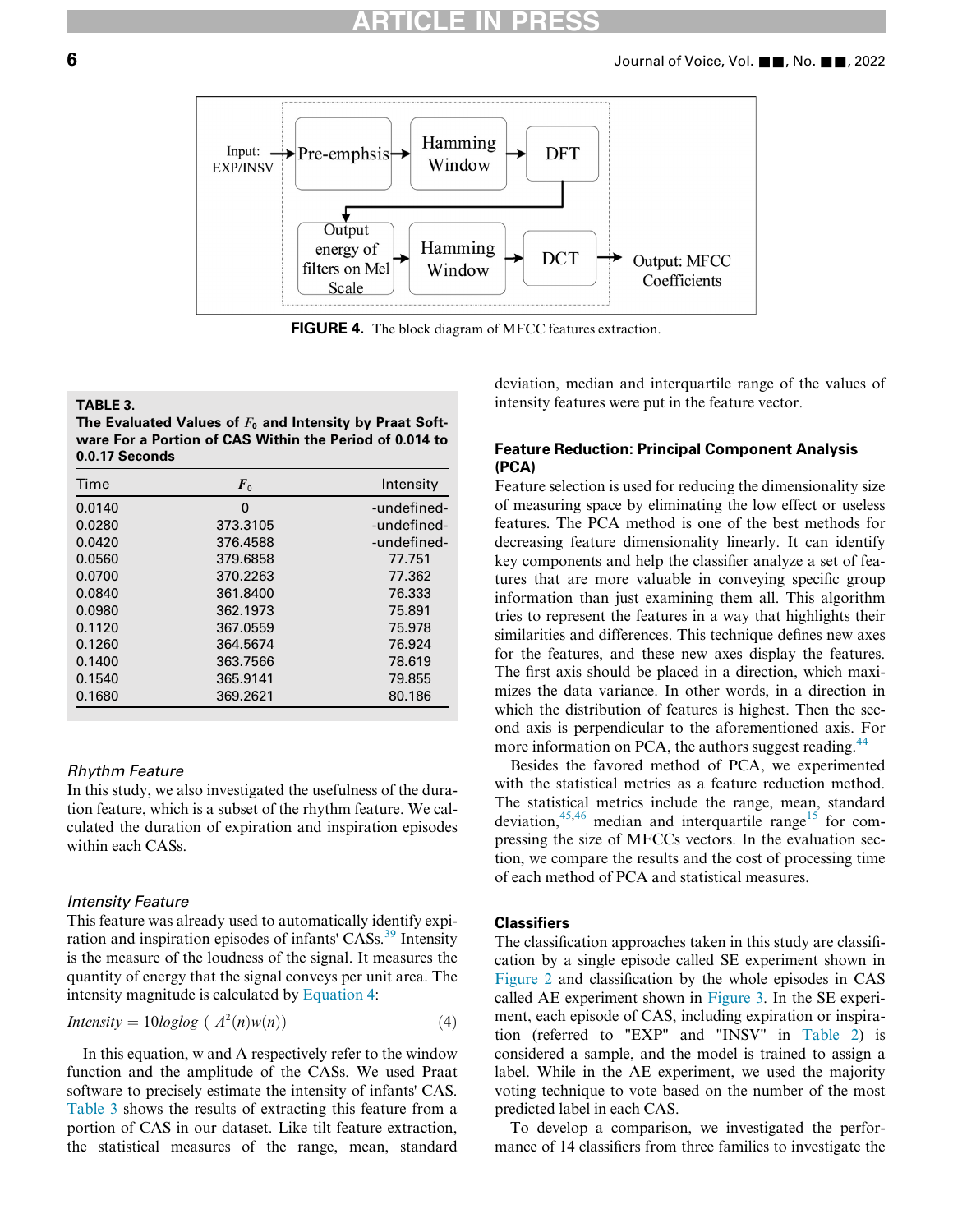most credible functional one in identifying the CASs of unhealthy infants suffering from sepsis from healthy ones. In the following, we describe the three families of classifiers.

# Support Vector Machine (SVM) Algorithm: Five **Classifiers**

The SVM learning algorithm is known as one of the best classifications and outlier detection methods. The basis of the SVM classifier is the linear classification of data. The SVM approach selects the decision boundary to maximize the minimum distance between the particular classes. This selection mechanism makes the classifiers' decisions in practice well tolerable to noise conditions. The border selection in SVM is based on support vector points. $47$  In this study the linear, cubic, quadratic, fine Gaussian, and medium Gaussian SVM classifiers are included.

#### Decision Tree Algorithm: Six Classifiers

This algorithm develops a set of conditions in tree construction to predict the class of a feature. The tree algorithm is based on minimizing the diversity at nodes. The lack of uniformity in the nodes is measurable using the criteria of impurity measure. The difference between tree classifiers is due to the impurity measure, splitting method, and pruning tree nodes.[48](#page-13-22) This paper evaluated the performance of six tree classifiers, including simple, medium, complex, bagged, boosted, and RUSBoost trees.

#### Discriminant Analysis Algorithm: Three Classifiers

In this algorithm, the assumption is that different classes generate data based on different Gaussian distributions. In other words, every class is assumed to be a normally distributed cluster of data points. In this survey, we constructed the linear, quadratic, and subspace discriminant analysis algorithm.

After performing the SE and AE experiments using the explained method, we put together the most competent classifiers for each feature set. These classifiers' predicted labels were then fed to a majority voting block to predict the CAS class as healthy or septic. This idea is based on the assumption that the classifiers perform in a complementary way to enhance the predictive result. We also concatenated all feature sets together and fed them to all classifiers to compare the results.

### MODEL EVALUATION AND RESULTS

All the feature extraction, classification, and evaluation stages were performed using Matlab. We utilized features from several domains and different classifiers with several kernels to capture the best result. For measuring each frameworks' ability to identify the CAS of infants with sepsis disease from healthy ones, we used the standard metrics in the pathology diagnostic field, including specificity, recall, and  $F$ -measure.<sup>[49](#page-13-23)</sup> The followings are the definitions of our evaluation measures.

$$
Recall = \frac{True Positives}{True Positives + False Negatives}
$$
 (5)

$$
Precision = \frac{True Positives}{True Positives + False Positives}
$$
(6)

$$
Fscore = \frac{2 \times Precision \times Recall}{Precision + Recall}
$$
 (7)

In our case, a "True Positive" would be correctly identifying an infant with the septic pathology. The performance of the classifiers was measured with 5-fold cross-validation. To ensure the validity of our model, we designed the distribution of CASs between the folds to guarantee the independence of the folds. In other words, there are no samples of the same infants in more than one fold. Accordingly, in each iteration, the models learn on four folds (called trained folds) on the CASs of some infants and then test the one fold (called test fold) which does not include any sample of the infants in the training folds. In each iteration, one fold becomes the test fold. We used two datasets in our research. The dataset includes the expiration and inspiration episodes of CAS. These episodes are called EXP and INSV in [Table 2](#page-3-0). [Table 4](#page-6-0) presents the number of samples in each fold for each dataset of expiration and inspiration. There are more expiration samples than inspiration samples because there were some inspiration segments that we could not determine its F0 values or they were very short intervals.

<span id="page-6-0"></span>TABLE 4.

| The Number of Samples From Healthy and Septic Newborns in Each Fold |                     |                    |                      |                            |  |  |
|---------------------------------------------------------------------|---------------------|--------------------|----------------------|----------------------------|--|--|
|                                                                     | Class Healthy (EXP) | Class Sepsis (EXP) | Class Healthy (INSV) | <b>Class Sepsis (INSV)</b> |  |  |
| Fold One                                                            | 507                 | 507                | 140                  | 140                        |  |  |
| Fold Two                                                            | 517                 | 517                | 141                  | 141                        |  |  |
| <b>Fold Three</b>                                                   | 524                 | 524                | 139                  | 139                        |  |  |
| <b>Fold Four</b>                                                    | 523                 | 523                | 132                  | 132                        |  |  |
| <b>Fold Five</b>                                                    | 453                 | 453                | 109                  | 109                        |  |  |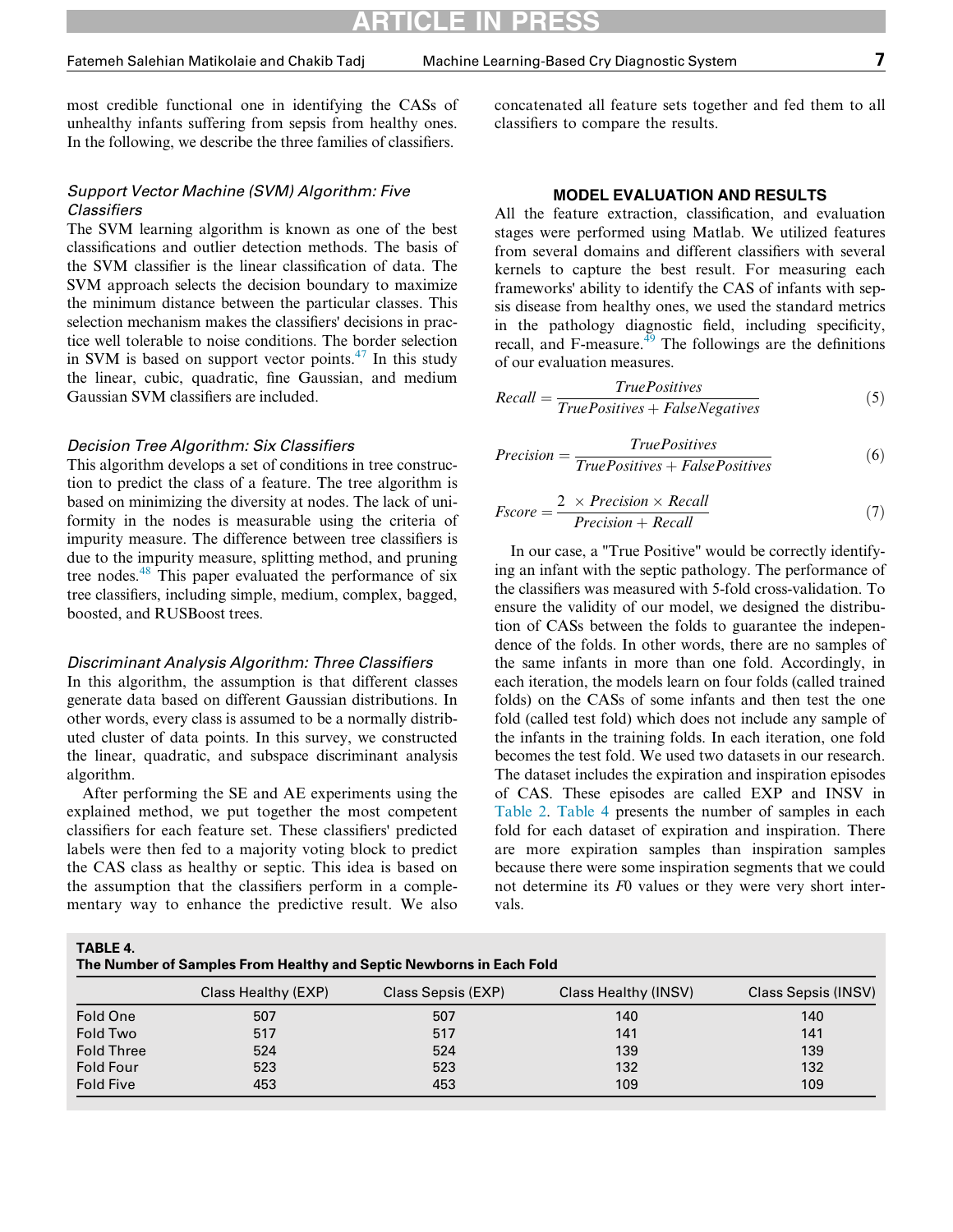<span id="page-7-0"></span>TABLE 5.

The Classification Results of Discriminant Analysis Family Classifiers Using Statistical Measure and PCA for MFCC Features

|                                        |            | <b>EXP Dataset</b>          |             | <b>INSV Dataset</b>         |
|----------------------------------------|------------|-----------------------------|-------------|-----------------------------|
|                                        | <b>PCA</b> | <b>Statistical Measures</b> | <b>PCA</b>  | <b>Statistical Measures</b> |
| Linear Discriminant (SE experiment)    | 54.60%     | 65.50%                      | 54.70%      | 65.20%                      |
| Linear Discriminant (AE experiment)    | 70.20%     | 77.30%                      | 74.60%      | 80.85%                      |
| Quadratic Discriminant (SE experiment) | 59.20%     | 65.10%                      | 65.60% $*$  | 64.30%                      |
| Quadratic Discriminant (AE experiment) | 72.40%     | 78.10%                      | $83.00\%$ * | 79.20%                      |
| Subspace Discriminant (SE experiment)  | 54.50%     | 68.10%                      | 54.20%      | 57.10%                      |
| Subspace Discriminant (AE experiment)  | 70.40%     | 81.00%                      | 72.80%      | 73.20%                      |

Percentages refer to F-score. The results of the best frameworks are bolded. The \* sign indicates the results of the classification frameworks in which the PCA method resulted in a better recognition power than the statistical measure reduction method.

# Evaluation of MFCC Features

In this study, we decided to investigate further the MFCC features from the previous study that we presented in.<sup>15</sup> We evaluated the results of dimension reduction techniques for MFCC features, including statistical measures and PCA. These results are presented in [Tables 5](#page-7-0), [6,](#page-7-1) and [7](#page-8-0), respectively, showing the classification results by families of discriminant analysis, decision tree, and SVM models. We also compared the results of SE and AE experiments. As explained in the previous section, in the AE experiment, a majority voting technique was used to label the CAS based on the labels of its episodes resulting from the SE experiment.

Regarding [Tables 5](#page-7-0)−7, the AE experiment consistently outperformed the SE experiment in all evaluations, except in the case of using fine Gaussian SVM classifier using PCA reduction method. We highlighted this result using  $\oplus$  sign in [Table 7](#page-8-0). Meanwhile, the statistical measure resulted in better recognition power in all cases except in cases of using fine Gaussian SVM for the SE experiment, cubic SVM in the SE experiment, and quadratic discriminant analysis for both AE and SE experiments. We highlighted these results using \* sign in [Tables 5](#page-7-0) and [7](#page-8-0). Notably, these mentioned exceptional cases are related to the inspiration dataset.

In discriminant analysis family classifiers, as it shows in [Table 5,](#page-7-0) the best method for feature reduction for MFCC in the expiration dataset is the use of statistical measures, which resulted in 81% F-score using subspace discriminant analysis classifier. However, in inspiration datasets, the best result is 83% F-score which belongs to using PCA techniques using the quadratic discriminant analysis classifier. [Tables 6](#page-7-1) and [7](#page-8-0) illustrate the results obtained from decision tree and SVM classifiers. In [Table 6,](#page-7-1) for the expiration

## <span id="page-7-1"></span>TABLE 6.

The Classification Results of Decision Tree Family Using Statistical Measure and PCA For MFCC Features

|                      | <b>EXP Dataset</b> |                             |            | <b>INSV Dataset</b>         |
|----------------------|--------------------|-----------------------------|------------|-----------------------------|
|                      | <b>PCA</b>         | <b>Statistical Measures</b> | <b>PCA</b> | <b>Statistical Measures</b> |
| <b>Simple Tree</b>   |                    |                             |            |                             |
| SE experiment        | 55.30%             | 65.60%                      | 55.50%     | 55.60%                      |
| AE experiment        | 74.10%             | 85.00%                      | 70.60%     | 74.60%                      |
| <b>Medium Tree</b>   |                    |                             |            |                             |
| SE experiment        | 54.90%             | 62.80%                      | 55.60%     | 60.60%                      |
| AE experiment        | 72.50%             | 82.30%                      | 71.90%     | 81.80%                      |
| <b>Complex Tree</b>  |                    |                             |            |                             |
| SE experiment        | 50.10%             | 50.10%                      | 55.40%     | 60.40%                      |
| AE experiment        | 63.00%             | 63.00%                      | 71.20%     | 81.80%                      |
| <b>Bagged Tree</b>   |                    |                             |            |                             |
| SE experiment        | 56.60%             | 66.60%                      | 62.60%     | 62.80%                      |
| AE experiment        | 80.10%             | 85.50%                      | 77.30%     | 80.60%                      |
| <b>Boosted Tree</b>  |                    |                             |            |                             |
| SE experiment        | 58.10%             | 67.10%                      | 56.40%     | 59.30%                      |
| AE experiment        | 80.60%             | 81.30%                      | 68.10%     | 77.20%                      |
| <b>RUSBoost Tree</b> |                    |                             |            |                             |
| SE experiment        | 55.20%             | 63.40%                      | 56.90%     | 59.60%                      |
| AE experiment        | 74.60%             | 82.30%                      | 76.20%     | 81.10%                      |

Percentages refer to F-score. The results of the best frameworks are bolded.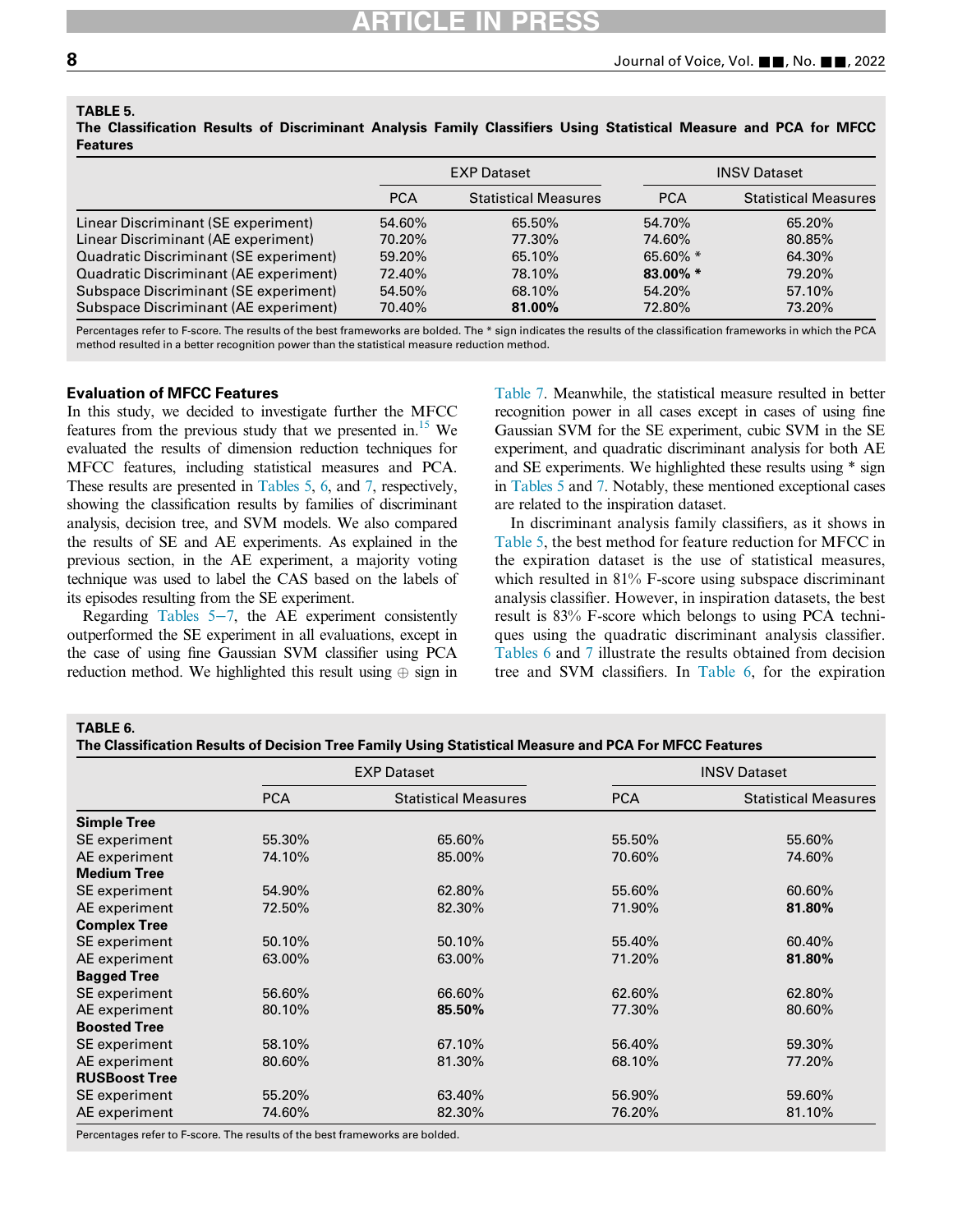<span id="page-8-0"></span>

| TABLE 7.<br>The Classification Results of SVM Classifiers Using Statistical Measure and PCA Method for MFCC Features |            |                             |               |                             |  |  |
|----------------------------------------------------------------------------------------------------------------------|------------|-----------------------------|---------------|-----------------------------|--|--|
|                                                                                                                      |            | <b>EXP Dataset</b>          |               | <b>INSV Dataset</b>         |  |  |
|                                                                                                                      | <b>PCA</b> | <b>Statistical Measures</b> | <b>PCA</b>    | <b>Statistical Measures</b> |  |  |
| <b>Linear SVM</b>                                                                                                    |            |                             |               |                             |  |  |
| SE experiment                                                                                                        | 54.20%     | 68.70%                      | 56.50%        | 62.00%                      |  |  |
| $\Lambda$ E avnorimant                                                                                               | $72$ COO/  | $OC$ 200/                   | סחר $\lambda$ | 70.000/                     |  |  |

| AE experiment              | 73.60% | 85.30% | 74.20%            | 79.80% |
|----------------------------|--------|--------|-------------------|--------|
| <b>Cubic SVM</b>           |        |        |                   |        |
| SE experiment              | 56.80% | 66.30% | 59.50% *          | 56.90% |
| AE experiment              | 77.30% | 85.70% | 77.10%            | 78.20% |
| <b>Quadratic SVM</b>       |        |        |                   |        |
| SE experiment              | 55.60% | 67.40% | 57.00%            | 59.30% |
| AE experiment              | 77.60% | 82.60% | 75.70%            | 78.00% |
| <b>Fine Gaussian SVM</b>   |        |        |                   |        |
| SE experiment              | 56.60% | 64.00% | 61.60% $\oplus$ * | 56.60% |
| AE experiment              | 80.10% | 81.50% | 57.10%            | 63.60% |
| <b>Medium Gaussian SVM</b> |        |        |                   |        |
| SE experiment              | 53.90% | 68.90% | 59.60%            | 63.20% |
| AE experiment              | 76.40% | 84.20% | 71.30%            | 81.10% |

Percentages refer to F-score. The results of the best frameworks are bolded. The  $\oplus$  sign indicates the classification framework in which the SE experiment outperformed the AE experiment. The \* sign indicates the results of the classification frameworks in which the PCA method resulted in a better recognition power than the statistical measure reduction method.

dataset and inspiration dataset, the best F-score results are 85.50% for the bagged tree and 81.80% for both complex tree and medium tree classifiers. For SVM classifiers, as shown in [Table 7,](#page-8-0) we see that the cubic SVM and medium Gaussian SVM outperformed others respectively in the expiration dataset with 85.70% F-score and the inspiration dataset with 81.10% F-score.

of the AE experiment resulted better than the SE experiment. Among the classifiers for the tilt feature set, the expiration dataset and inspiration dataset, boosted tree with 79% F-score and quadratic discriminant analysis with 83.9% F-score defeated other classifiers.

In intensity feature set investigation, as shown in [Table 9](#page-9-0) we observed that cubic SVM is the best classifier for both expiration dataset and inspiration dataset with the F-score of 70.9% and 74.60%.

# Evaluation of Prosodic Features

Regarding the results obtained using tilt and intensity feature sets shown in [Tables 8](#page-8-1) and [9.](#page-9-0) In every case, the method

[Table 10](#page-9-1) shows the efficacy of the rhythm feature using different classifiers. This durational feature only was

#### <span id="page-8-1"></span>TABLE 8.

The Classification Results of Different Classifiers Using Tilt Features

|                              | <b>EXP Dataset</b> |               |               | <b>INSV Dataset</b> |
|------------------------------|--------------------|---------------|---------------|---------------------|
|                              | SE experiment      | AE experiment | SE experiment | AE experiment       |
| Linear Discriminant          | 54.60%             | 67.00%        | 65.00%        | 76.00%              |
| Quadratic Discriminant       | 47.00%             | 49.40%        | 66.90%        | 83.90%              |
| <b>Subspace Discriminant</b> | 54.90%             | 70.00%        | 58.70%        | 73.30%              |
| Simple Tree                  | 38.80%             | 45.80%        | 60.20%        | 69.20%              |
| <b>Medium Tree</b>           | 53.70%             | 68.60%        | 52.40%        | 70.30%              |
| <b>Complex Tree</b>          | 54.90%             | 74.70%        | 54.00%        | 68.70%              |
| <b>Bagged Tree</b>           | 59.30%             | 78.70%        | 60.80%        | 76.50%              |
| <b>Boosted Tree</b>          | 57.70%             | 79.00%        | 58.90%        | 74.30%              |
| <b>RUSBoost Tree</b>         | 56.30%             | 74.80%        | 56.20%        | 70.20%              |
| Linear SVM                   | 55.50%             | 69.00%        | 61.30%        | 72.40%              |
| Cubic SVM                    | 55.90%             | 78.50%        | 60.80%        | 75.90%              |
| Quadratic SVM                | 54.50%             | 74.20%        | 61.20%        | 74.10%              |
| <b>Fine Gaussian SVM</b>     | 56.00%             | 75.60%        | 61.20%        | 71.60%              |
| <b>Medium Gaussian SVM</b>   | 55.10%             | 70.10%        | 63.70%        | 71.70%              |

Percentages refer to F-score. The results of the best frameworks are bolded.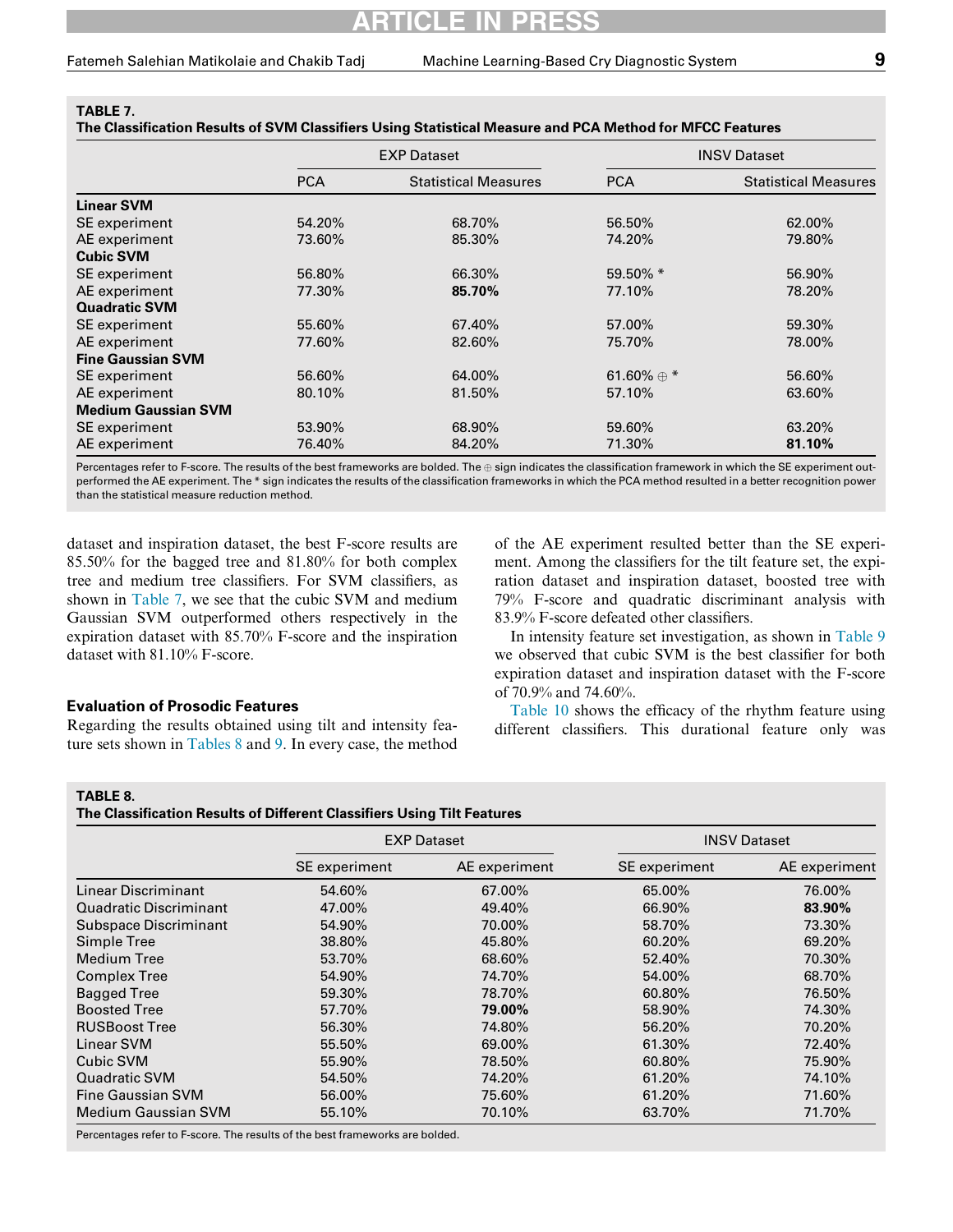|                            |                      | <b>EXP Dataset</b> | <b>INSV Dataset</b>  |                      |
|----------------------------|----------------------|--------------------|----------------------|----------------------|
|                            | <b>SE Experiment</b> | AE Experiment      | <b>SE Experiment</b> | <b>AE</b> Experiment |
| Linear Discriminant        | 51.00%               | 62.90%             | 44.10%               | 59.00%               |
| Quadratic Discriminant     | 45.80%               | 50.60%             | 49.30%               | 71.40%               |
| Subspace Discriminant      | 52.40%               | 61.50%             | 48.90%               | 59.50%               |
| Simple Tree                | 47.10%               | 57.10%             | 38.80%               | 60.90%               |
| <b>Medium Tree</b>         | 50.60%               | 60.50%             | 47.60%               | 66.00%               |
| <b>Complex Tree</b>        | 53.80%               | 68.00%             | 45.00%               | 58.30%               |
| <b>Bagged Tree</b>         | 53.10%               | 65.70%             | 45.80%               | 62.20%               |
| <b>Boosted Tree</b>        | 48.80%               | 60.10%             | 48.30%               | 65.20%               |
| <b>RUSBoost Tree</b>       | 48.30%               | 58.20%             | 43.90%               | 61.70%               |
| Linear SVM                 | 50.30%               | 58.90%             | 52.30%               | 66.30%               |
| <b>Cubic SVM</b>           | 58.70%               | 70.90%             | 53.20%               | 74.60%               |
| Quadratic SVM              | 46.60%               | 56.70%             | 53.40%               | 69.50%               |
| <b>Fine Gaussian SVM</b>   | 48.00%               | 58.70%             | 44.50%               | 58.00%               |
| <b>Medium Gaussian SVM</b> | 49.10%               | 60.20%             | 43.90%               | 52.60%               |

<span id="page-9-0"></span>TABLE 9.

Percentages refer to F-score. The results of the best frameworks are bolded.

measured for the AE experiment as it requires a longer length of CAS. In the expiration dataset and the inspiration dataset, the cubic SVM with 75.60% F-score and quadratic SVM with 77.70% F-score were the best classifiers.

<span id="page-9-1"></span>

| TABLE 10.                                                 |  |  |
|-----------------------------------------------------------|--|--|
| The Classification Results of Different Classifiers Using |  |  |
| <b>Rhythm Features</b>                                    |  |  |

|                                 | <b>EXP Dataset (AE</b><br>experiment) | <b>INSV Dataset</b><br>(AE experiment) |
|---------------------------------|---------------------------------------|----------------------------------------|
| Linear                          | 41.80%                                | 62.80%                                 |
| Discriminant                    |                                       |                                        |
| Quadratic                       | 20.40%                                | 77.00%                                 |
| Discriminant                    |                                       |                                        |
| Subspace                        | 41.80%                                | 62.80%                                 |
| Discriminant                    |                                       |                                        |
| Simple Tree                     | 64.40%                                | 58.30%                                 |
| Medium Tree                     | 62.40%                                | 64.30%                                 |
| <b>Complex Tree</b>             | 70.70%                                | 65.50%                                 |
| <b>Bagged Tree</b>              | 65.50%                                | 62.70%                                 |
| <b>Boosted Tree</b>             | 62.40%                                | 61.30%                                 |
| <b>RUSBoost Tree</b>            | 61.70%                                | 63.10%                                 |
| Linear SVM                      | 55.30%                                | 44.40%                                 |
| Cubic SVM                       | 75.60%                                | 15.50%                                 |
| Quadratic SVM                   | 55.20%                                | 77.70%                                 |
| Fine Gaussian<br><b>SVM</b>     | 37.20%                                | 48.40%                                 |
| <b>Medium Gauss-</b><br>ian SVM | 17.30%                                | 55.40%                                 |

Percentages refer to F-score. The results of the best frameworks are bolded.

# Evaluation of Feature Set Manipulation and Use of Multiple Classifiers

After acquiring the results of different classifiers using MFCC features and the prosodic features of intensity, tilt, and rhythm, we inspected the performance of two other frameworks. The first approach was to concatenate all features and see the best result was obtained by which classifier. The second approach was the use majority voting technique which inputs were the results of the most capable classifiers for each feature set that outperformed in the AE experi-ment. [Table 11](#page-10-0) and [12](#page-10-1), respectively show the results of mentioned frameworks for the expiration dataset and the inspiration dataset. We only included the feature sets of MFCC, tilt, and rhythm in the majority voting framework as they consistently outperformed intensity features in both datasets.

In [Table 11](#page-10-0), it is shown that the feature set concatenation framework using quadratic SVM classifier outperformed the majority voting model, which respectively resulted in the F-scores of 86% and 83.30%. However, there was no significant difference between these two methods in the inspiration dataset as both methods resulted in about 82% F-score.

#### **DISCUSSION**

In this research, we examined machine learning techniques to develop an NCDS for investigating the potential of newborns' CASs for diagnosing septic infants from healthy ones. The sepsis pathology has not been studied while it is ranked as the 6th cause leading to the death among new-borns in Canada on 2019.<sup>[35](#page-13-9)</sup> Several evaluations were carried out to develop a comparison between the performance of each framework. In total, four feature sets of MFCC, tilt,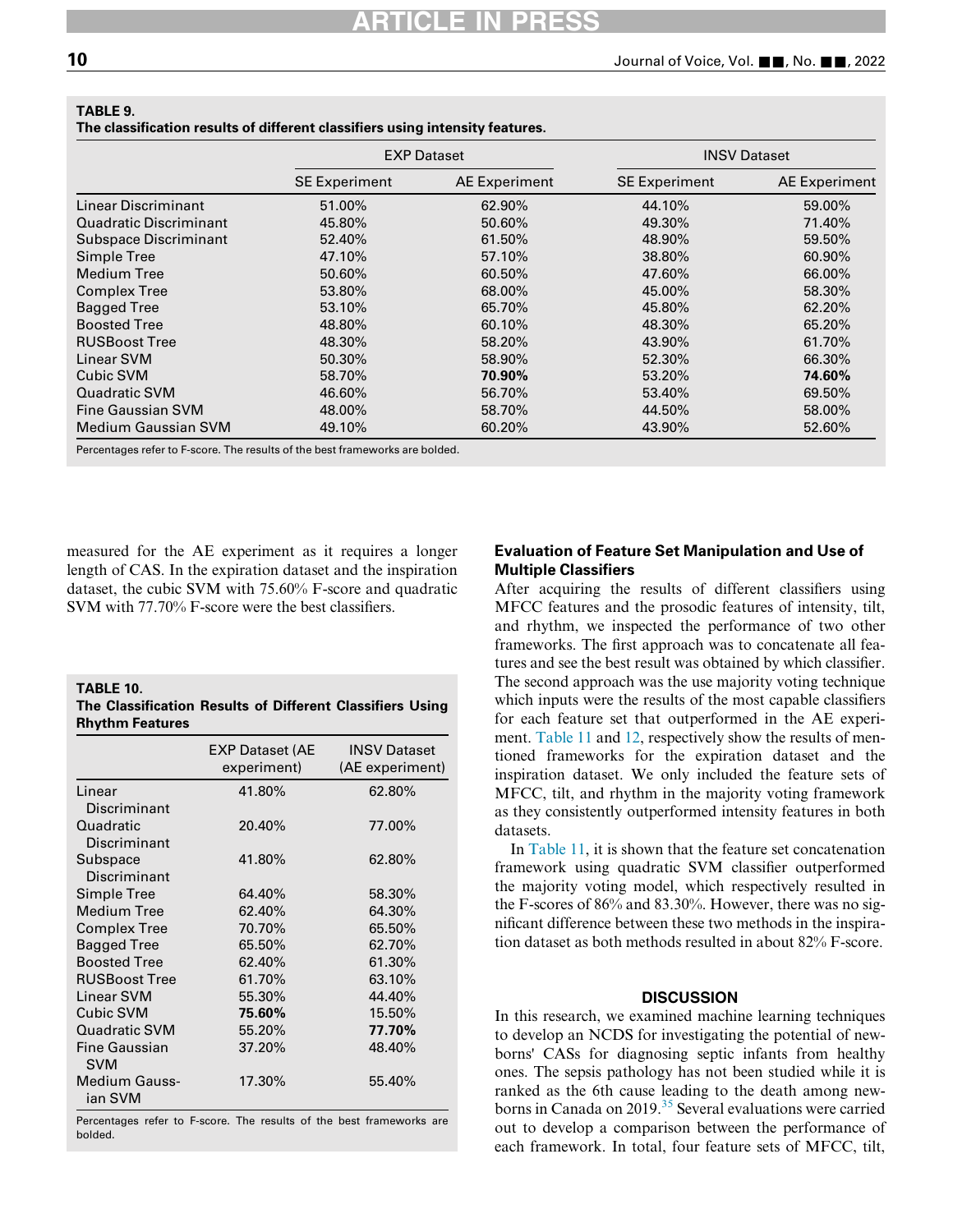Fatemeh Salehian Matikolaie and Chakib Tadj Machine Learning-Based Cry Diagnostic System 11

| <b>Best Classifiers for the Expiration Dataset</b> |                                       |        |           |         |
|----------------------------------------------------|---------------------------------------|--------|-----------|---------|
| <b>Feature Set</b>                                 | Classifier                            | Recall | Precision | F-score |
| <b>MFCCs</b>                                       | Cubic SVM                             | 85%    | 86.44%    | 85.70%  |
| <b>Tilt</b>                                        | <b>Boosted Tree</b>                   | 78.30% | 79.70%    | 79.00%  |
| Intensity                                          | Cubic SVM                             | 71.50% | 70.30%    | 70.90%  |
| Rhythm                                             | Cubic SVM                             | 68.70% | 83.90%    | 75.60%  |
| All feature Concatenation                          | Quadratic SVM                         | 83.90% | 88.10%    | 86.00%  |
| All feature Majority Voting                        | best classifiers in the AE experiment | 71.80% | 99.10%    | 83.30%  |

<span id="page-10-0"></span>TABLE 11.

Percentages refer to F-score. The results of the best frameworks are bolded.

<span id="page-10-2"></span>rhythm, and intensity were supplied to three families of classifiers, including SVM, discriminant analysis, and decision tree. We also assessed the performance of the concatenation method of all feature sets together and the method of collecting the votes of the most accurate classifiers for each feature set, and then labeled the test sample using the majority voting method. The input data of our proposed NCDS were two datasets of expiration and inspiration of infants' CASs.

As the results of the experiments show from [Tables 5](#page-7-0) to [10,](#page-9-1) the technique of majority voting in the AE experiment enhanced the performance of the model in all cases by far, except in the case of classification of inspiration episode dataset using the framework of MFCC and fine Gaussian SVM classifier with the PCA feature reduction technique as shown in [Table 7](#page-8-0) (highlighted by  $\oplus$  sign). In [Figure 5](#page-10-2), we brought the minimum, maximum, and mean of the increase using the majority voting technique in the AE experiment in datasets of expiration and inspiration.

Consequently, the successive classification of episodes in the CAS and then use of majority voting to predict the CAS (AE experiment) resulted quite assuring in enhancing the performance of NCDS rather than classifying the single episode (SE experiment). This idea was inspired by  $34$  which was also successful in the domain of environmental sound classification.

Regarding the MFCC features, we analyzed the comparison of the use of two methods of feature reduction, including PCA and statistical measures. These results are presented in Tables [5](#page-7-0) to [7.](#page-8-0) The results consistently show the superiority of using statistical measures over the PCA method in feature reduction in all classifiers in both datasets



FIGURE 5. The minimum, maximum and mean of the improvement using the majority voting technique in the AE experiment in datasets of expiration and inspiration.

except in some cases for classification of the inspiration dataset. These cases include quadratic discriminant for both experiments of SE and AE [\(Table 5](#page-7-0)) and cubic SVM and fine Gaussian SVM in the SE experiment [\(Table 7](#page-8-0)). These cases are marked using \* in mentioned tables.

The importance of feature selection is based on the problem, dataset properties and number, the interconnection condition among samples in the dataset, the desirable running time, and the considered classifier scheme. Through

<span id="page-10-1"></span>

| TABLE 12.                                       |  |
|-------------------------------------------------|--|
| <b>Best Classifiers for Inspiration Dataset</b> |  |

| Best Classifiers for inspiration Dataset |                                       |        |           |         |
|------------------------------------------|---------------------------------------|--------|-----------|---------|
| <b>Feature Set</b>                       | Classifier                            | Recall | Precision | F-score |
| <b>MFCCs</b>                             | <b>Quadratic Discriminant</b>         | 78.80% | 87.60%    | 83.00%  |
| <b>Tilt</b>                              | <b>Quadratic Discriminant</b>         | 74.10% | $96.60\%$ | 83.90%  |
| Intensity                                | Cubic SVM                             | 65.80% | 82.00%    | 74.60%  |
| Rhythm                                   | Quadratic Discriminant                | 69.40% | 86.50%    | 77.70%  |
| All feature Concatenation                | Quadratic Discriminant                | 76.20% | 89.90%    | 82.80%  |
| All feature Majority Voting              | best classifiers in the AE experiment | 71.70% | 96.60%    | 82.30%  |
|                                          |                                       |        |           |         |

Percentages refer to F-score. The results of the best frameworks are bolded.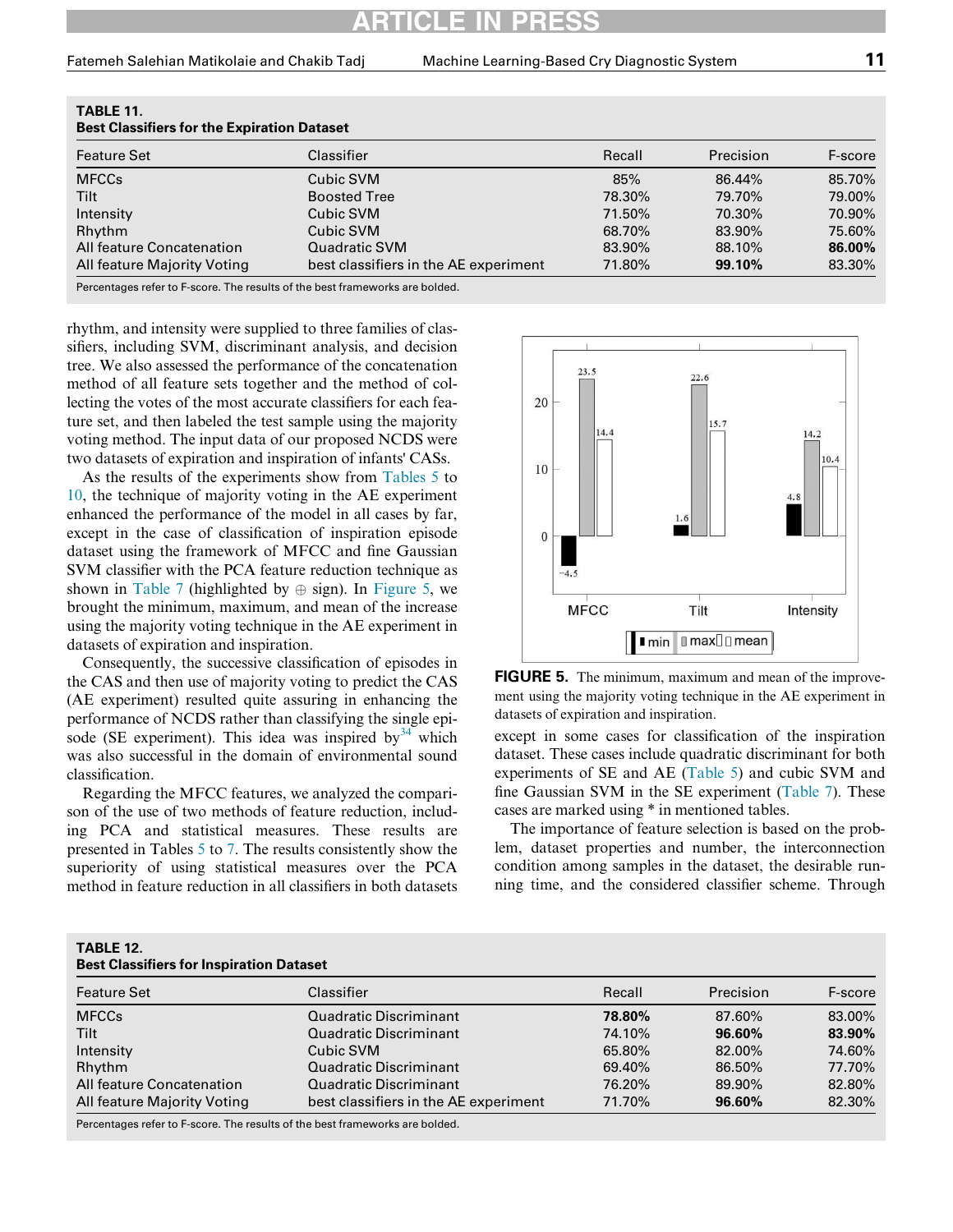| <b>Feature Set</b> | Elapsed Time (Minutes) |
|--------------------|------------------------|
| $MFCC + PCA$       | 23.20                  |
| $MFCC + stats$     | 15.80                  |
| Tilt               | 10.30                  |
| Intensity          | 10.60                  |
| Rhythm             | 0.08                   |

<span id="page-11-0"></span>

| <b>TABLE 14.</b>                        |  |
|-----------------------------------------|--|
| List of Acronyms Used in the Manuscript |  |
|                                         |  |

| Abbreviation | <b>Full Name</b>                    |
|--------------|-------------------------------------|
| CAS          | Cry Audio Signal                    |
| <b>NCDS</b>  | Newborn Cry Diagnostic System       |
| <b>MFCC</b>  | Mel Frequency Cepstral Coefficient  |
| <b>LPC</b>   | Linear Predictive Coefficient       |
| <b>SVM</b>   | <b>Support Vector Machine</b>       |
| <b>SE</b>    | Single Episode                      |
| AF           | <b>All Episodes</b>                 |
| <b>PCA</b>   | <b>Principal Component Analysis</b> |
|              |                                     |

these examinations, we found out that in all experiments for expiration dataset, and most cases for inspiration dataset, the statistical measures are more powerful in terms of their discriminatory properties to represent the features that are most relevant to the classifiers experimented within this work, including classifiers of discriminant, decision tree, and SVM, compared to the use PCA algorithm. Moreover, as a feature reduction method, we noticed that statistical measures are a more low-cost approach in terms of computational resources compared to PCA. [Table 13](#page-11-1) shows the running time of feature extraction for each feature set. Thus, the statistical measures feature reduction method saves the execution time and, in the majority of cases, it elevates the model's predictive power. The statistical method was applied successfully in<sup>[15](#page-12-18), [45](#page-13-19), [46](#page-13-20)</sup> in the domain of automatic emotion recognition in speech, and developing NCDSs for infants with deafness, asphyxia, and respiratory distress.

Regarding the prosodic features, by the present study we learned that the inspiration dataset (labeled as INSV in [Table 2](#page-3-0)) as a strong predictor for sepsis compared to healthy infants which is consistent with our previous study.<sup>[15](#page-12-18)</sup> From computation point of view the assessment of tilt and intensity features took nearly the same amount of time. However, tilt features showed better distinctive properties. The rhythm feature had the lowest computational cost. Rhythm feature was effortless and fast to extract, while it had better F-score results than intensity features. According to<sup>[50](#page-13-24)</sup> an authoritative classifier has an error rate lower than the random guessing on an untrained dataset, therefore the present study

<span id="page-11-1"></span> $12$  Journal of Voice, Vol.  $\blacksquare$ , No.  $\blacksquare$ , 2022

shows that septic infants of less than two months cry differently than healthy ones in terms of spectral features, duration feature, the pattern of changes of the  $F_0$  and the energy of their CAS, which makes this method promising as a possible diagnostic tool. For further analysis, we concatenated all feature sets together and fed them to each classifier. Unlike the promising results in our previous study in which we concatenated tilt, rhythm, and MFCC,  $^{15}$  $^{15}$  $^{15}$  the results of the concatenation of MFCC with tilt, rhythm, and intensity in both episodes were not improving in the present study. In a previous study, the control group was infants with respiratory distress. Thus, the idea of feature manipulation for diagnosing septic infants from healthy infants did not reproduce the good results of training based on the individual feature set. We also examined the idea of aggregating the results of the best classifiers for each feature set extracted from the same dataset and voting for the most recurred label. The intuition was to generate a framework in which the classifiers would complement their errors, thus would enhance the diagnostic power of the NCDS. Accordingly, the predicted labels achieved from the most competent classifiers for each feature set shown in [Tables 11](#page-10-0) and [12](#page-10-1) were collected and aggregated to predict the final result. In practice, this framework could not enhance the performance of the NCDS and had a more computational cost; however, in the expiration dataset, it could improve the precision mea-sure up to 99% ([Table 11\)](#page-10-0).

The unexpected performance of the multiple classifiers scheme might be explained by the fact that the integration of best classifiers was chosen globally. We generalized the model to predict for all test samples. However, in the case of noise existence around some test samples in the feature space, this scheme probably would not guarantee the best prediction for those test samples. Thus, we have to employ an approach that selects the outperforming classifiers locally. In every region of feature space, the competency of classifiers is estimated based on local information. This approach is called the dynamic selection of the classifier. We hope to address the shortcoming of our proposed multiple classifier scheme in future work by experimenting with the scheme of dynamic selection of classifiers, and the stacked classifier scheme. The method should handle the feature sets that do not degrade the feature space or the system performance. In the future extraction phase, we also expect to examine the performance of other feature sets, such as the auditory inspiration modulated feature set in the NCDS.

In our study, we generalized that the CASs are initiated by any reason, which in practice makes the task of diagnosing is difficult as newborns cry rhythmically different for their different needs.<sup>[51](#page-13-25)</sup> Moreover, the CASs in our dataset belong to infants from different geographical regions. Infants in a linguistic group was proven to have a similar pattern of  $F_0$  contour.<sup>52</sup> Thus, the state of a more uniform database in terms of rhythmicity and melody by experience would probably help the overall performance of the NCDS. However, the motivation was to develop an NCDS to make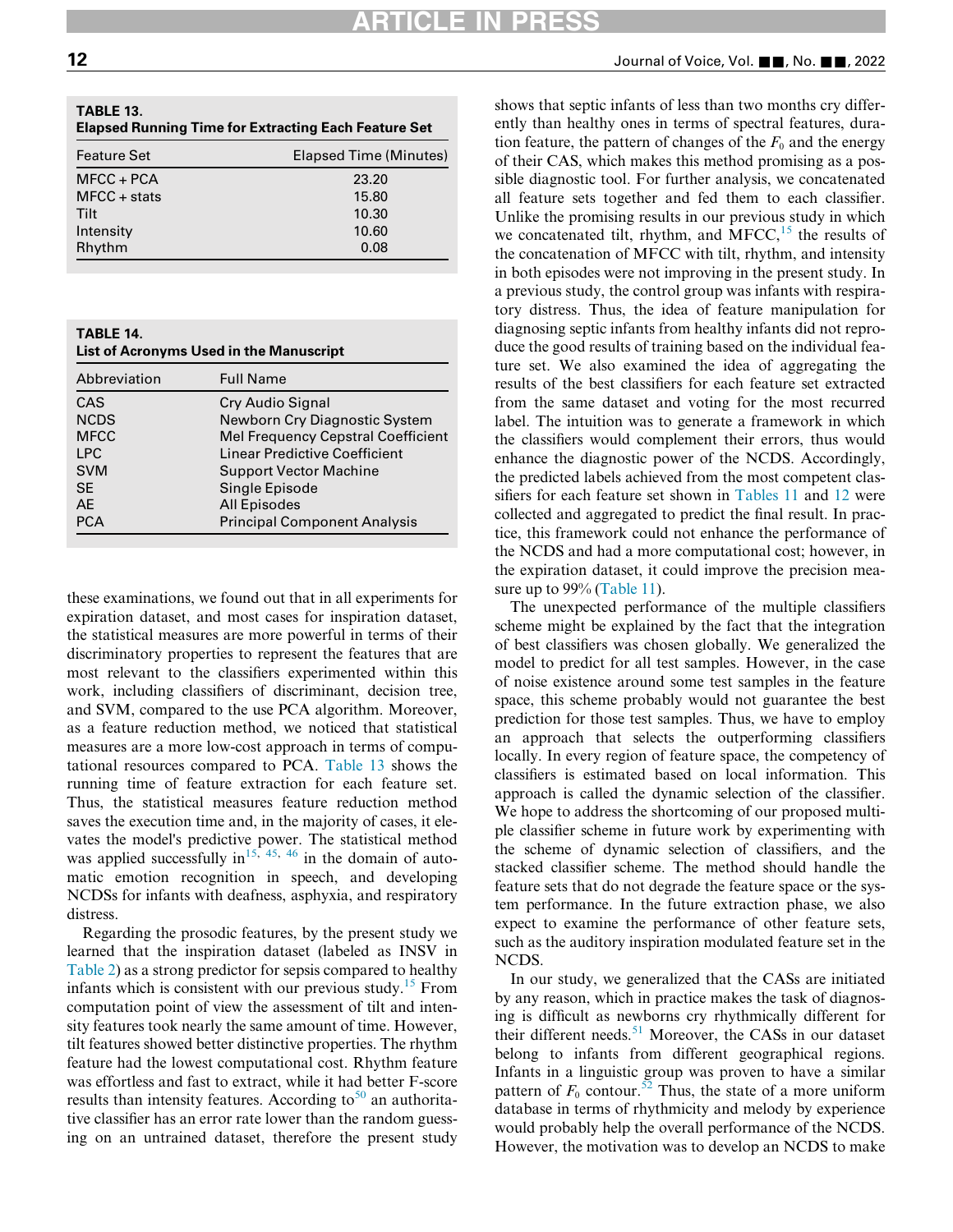<span id="page-12-3"></span>a precise decision under different situations, be unbiased by reason for crying, the surrounding noise, and be flexible with the length of the sample.

<span id="page-12-6"></span><span id="page-12-5"></span><span id="page-12-4"></span>As a final point, it is worth explaining why we did not use pervasive deep learning techniques in our study. While the use of deep learning techniques is becoming rapidly prevalent, there are yet classification problems that have the limitation of dataset shortage which massively hinders the use of such techniques.<sup>[49](#page-13-23)</sup> Notably, there are fewer applications of deep learning in the infant diagnostic task based on CASs due to the absence of enough CASs dataset. The number of infants and their CASs for each disease is often inadequate. Thus, in the case of enough dataset, it is worth attempting deep learning techniques; however, there is no certainty that they work better than other classifiers,  $53$  as the choice of a classifier is dataset-based.

### **CONCLUSION**

<span id="page-12-13"></span><span id="page-12-12"></span><span id="page-12-11"></span><span id="page-12-10"></span><span id="page-12-9"></span><span id="page-12-8"></span><span id="page-12-7"></span>The experiments presented here evaluate the functionality of our proposed NCDS for the unstudied disease of sepsis which is one of the most common leading to death factors in infant mortality. In our suggested NCDS, we used the well-known MFCC features and the prosodic features of tilt, rhythm, and intensity in a configuration with different families of classifiers, including SVM, decision tree, and discriminant analysis. These parameters were applied on CASs of groups of healthy and septic newborns. The obtained results show the vital contributions of the proposed features and classifiers to distinguish the septic infants from healthy ones, only based on their CASs. The best accomplished Fscore results are for the framework of the concatenation of all feature sets using quadratic SVM with 86%, and the framework of tilt feature set with quadratic discriminant analysis with 83.90% respectively for the two datasets of expiration and inspiration episodes of newborns' CAS. Hence, we conclude that septic infants cry differently than healthy infants from the spectral and temporal views. The scheme proposed in this study is promising to be used as a tool to assist pediatricians and address the lack of pediatricians in deprived areas.

### <span id="page-12-19"></span><span id="page-12-18"></span><span id="page-12-16"></span><span id="page-12-15"></span>Acknowledgement

<span id="page-12-17"></span><span id="page-12-14"></span>This research is supported by the Natural Sciences and Engineering Research Council of Canada (NSERC) [RGPIN-2016-05067] and has been made possible through the funding provided by the Bill and Melinda Gates Foundation [OPP1025091]. We would also like to thank Prasun Lala from the ETS library for his feedback on the manuscript.

#### <span id="page-12-20"></span><span id="page-12-0"></span>REFERENCES

- <span id="page-12-21"></span>1. [Soltis J. The signal functions of early infant crying.](http://refhub.elsevier.com/S0892-1997(21)00452-5/sbref0001) Behav Brain Sci. [2004;27:443](http://refhub.elsevier.com/S0892-1997(21)00452-5/sbref0001)–458.
- <span id="page-12-1"></span>2. [Rutledge J. Fundamentals of speech recognition, by lawrence rabiner](http://refhub.elsevier.com/S0892-1997(21)00452-5/sbref0002) [and bing-hwang juang.](http://refhub.elsevier.com/S0892-1997(21)00452-5/sbref0002) Ann Biomed Eng. 1995;23:526.. -526.
- <span id="page-12-22"></span><span id="page-12-2"></span>3. Boukydis CZ, Lester BM. [Infant crying: Theoretical and research per](http://refhub.elsevier.com/S0892-1997(21)00452-5/sbref0003)spectives[. Springer Science & Business Media; 2012.](http://refhub.elsevier.com/S0892-1997(21)00452-5/sbref0003)
- 4. [Mukhopadhyay J, Saha B, Majumdar B, Majumdar AK, Gorain S,](http://refhub.elsevier.com/S0892-1997(21)00452-5/sbref0004) [Arya B, et al. An evaluation of human perception for neonatal cry](http://refhub.elsevier.com/S0892-1997(21)00452-5/sbref0004) [using a database of cry and underlying cause.](http://refhub.elsevier.com/S0892-1997(21)00452-5/sbref0004) 2013 Indian Conference [on Medical Informatics and Telemedicine \(ICMIT\)](http://refhub.elsevier.com/S0892-1997(21)00452-5/sbref0004). IEEE; 2013:64– [67.](http://refhub.elsevier.com/S0892-1997(21)00452-5/sbref0004)
- 5. [Michelsson K, Michelsson O. Phonation in the newborn, infant cry.](http://refhub.elsevier.com/S0892-1997(21)00452-5/sbref0005) Int [J Pediatr Otorhinolaryngol](http://refhub.elsevier.com/S0892-1997(21)00452-5/sbref0005). 1999;49:S297–S301.
- 6. [Abdulaziz Y, Ahmad SMS. Infant cry recognition system: A compari](http://refhub.elsevier.com/S0892-1997(21)00452-5/sbref0006)[son of system performance based on mel frequency and linear predic](http://refhub.elsevier.com/S0892-1997(21)00452-5/sbref0006)tion cepstral coefficients. [2010 International Conference on Information](http://refhub.elsevier.com/S0892-1997(21)00452-5/sbref0006) [Retrieval & Knowledge Management \(CAMP\)](http://refhub.elsevier.com/S0892-1997(21)00452-5/sbref0006). IEEE; 2010:260–263.
- 7. [Manfredi C, Bandini A, Melino DViellevoye R, Kalenga M, and Orlandi](http://refhub.elsevier.com/S0892-1997(21)00452-5/sbref0007) [S, et al. Automated detection and classi](http://refhub.elsevier.com/S0892-1997(21)00452-5/sbref0007)fication of basic shapes of newborn cry melody. [Biomed Signal Process Control](http://refhub.elsevier.com/S0892-1997(21)00452-5/sbref0007). 2018;45:174–181.
- 8. [Abou-Abbas L, Tadj C, Gargour C, Montazeri L, et al. Expiratory](http://refhub.elsevier.com/S0892-1997(21)00452-5/sbref0008) [and inspiratory cries detection using different signals](http://refhub.elsevier.com/S0892-1997(21)00452-5/sbref0008)' decomposition techniques. J Voice[. 2017;31. pp. 259. e13-259. e28.](http://refhub.elsevier.com/S0892-1997(21)00452-5/sbref0008)
- 9. [Kim MJ, Kim Y, Hong S, Kim H, et al. ROBUST detection of infant](http://refhub.elsevier.com/S0892-1997(21)00452-5/sbref0009) [crying in adverse environments using weighted segmental two-dimen](http://refhub.elsevier.com/S0892-1997(21)00452-5/sbref0009)[sional linear frequency cepstral coef](http://refhub.elsevier.com/S0892-1997(21)00452-5/sbref0009)ficients. 2013 IEEE International [Conference on Multimedia and Expo Workshops \(ICMEW\)](http://refhub.elsevier.com/S0892-1997(21)00452-5/sbref0009). IEEE; [2013:1](http://refhub.elsevier.com/S0892-1997(21)00452-5/sbref0009)–4.
- 10. [Aucouturier J-J, Nonaka Y, Katahira K, Okanoya K, et al. Segmenta](http://refhub.elsevier.com/S0892-1997(21)00452-5/sbref0010)[tion of expiratory and inspiratory sounds in baby cry audio recordings](http://refhub.elsevier.com/S0892-1997(21)00452-5/sbref0010) [using hidden Markov models.](http://refhub.elsevier.com/S0892-1997(21)00452-5/sbref0010) J Acoust Soc Am. 2011;130:2969–2977.
- 11. [Wahid N, Saad P, Hariharan M. Automatic infant cry classi](http://refhub.elsevier.com/S0892-1997(21)00452-5/sbref0011)fication [using radial basis function network.](http://refhub.elsevier.com/S0892-1997(21)00452-5/sbref0011) J Adv Res Appl Sci Eng Technol. [2016;4:12](http://refhub.elsevier.com/S0892-1997(21)00452-5/sbref0011)–28.
- 12. [Saha B, Purkait PK, Mukherjee J, Majumdar AK, Majumdar B, and](http://refhub.elsevier.com/S0892-1997(21)00452-5/sbref0012) [Singh AK, et al. An embedded system for automatic classi](http://refhub.elsevier.com/S0892-1997(21)00452-5/sbref0012)fication of neonatal cry. [2013 IEEE Point-of-Care Healthcare Technologies](http://refhub.elsevier.com/S0892-1997(21)00452-5/sbref0012) (PHT)[. IEEE; 2013:248](http://refhub.elsevier.com/S0892-1997(21)00452-5/sbref0012)–251.
- 13. [Orozco-García J, Reyes-García CA. A study on the recognition of pat](http://refhub.elsevier.com/S0892-1997(21)00452-5/sbref0013)terns of infant cry for the identifi[cation of deafness in just born babies](http://refhub.elsevier.com/S0892-1997(21)00452-5/sbref0013) with neural networks. *[Iberoamerican Congress on Pattern Recognition](http://refhub.elsevier.com/S0892-1997(21)00452-5/sbref0013)*. [Springer; 2003:342](http://refhub.elsevier.com/S0892-1997(21)00452-5/sbref0013)–349.
- 14. [Alaie HF, Abou-Abbas L, Tadj C. Cry-based infant pathology classi](http://refhub.elsevier.com/S0892-1997(21)00452-5/sbref0014)fi[cation using GMMs.](http://refhub.elsevier.com/S0892-1997(21)00452-5/sbref0014) Speech Commun. 2016;77:28–52.
- 15. [Matikolaie FS, Tadj C. On the use of long-term features in a newborn](http://refhub.elsevier.com/S0892-1997(21)00452-5/sbref0015) cry diagnostic system. [Biomed Signal Process Control](http://refhub.elsevier.com/S0892-1997(21)00452-5/sbref0015). 2020;59: [101889.](http://refhub.elsevier.com/S0892-1997(21)00452-5/sbref0015)
- 16. [Rosales-Pérez A, Reyes-García CA, Gonzalez JA, Reyes-alaviz OF,](http://refhub.elsevier.com/S0892-1997(21)00452-5/sbref0016) [Escalante HJ, Orlandi S, et al. Classifying infant cry patterns by the](http://refhub.elsevier.com/S0892-1997(21)00452-5/sbref0016) [Genetic Selection of a Fuzzy Model.](http://refhub.elsevier.com/S0892-1997(21)00452-5/sbref0016) Biomed Signal Process Control. [2015;17:38](http://refhub.elsevier.com/S0892-1997(21)00452-5/sbref0016)–46.
- 17. Kheddache Y, Tadj C. Identifi[cation of diseases in newborns using](http://refhub.elsevier.com/S0892-1997(21)00452-5/sbref0017) [advanced acoustic features of cry signals.](http://refhub.elsevier.com/S0892-1997(21)00452-5/sbref0017) Biomed Signal Process Control[. 2019;50:35](http://refhub.elsevier.com/S0892-1997(21)00452-5/sbref0017)–44.
- 18. [Martinez-Ca](http://refhub.elsevier.com/S0892-1997(21)00452-5/sbref0018)ñ[ete Y, Cano-Ortiz SD, Lombardía-Legrá L, Rodríguez](http://refhub.elsevier.com/S0892-1997(21)00452-5/sbref0018) [ernández E, Veranes-icet L, et al. Data Mining Techniques in Normal](http://refhub.elsevier.com/S0892-1997(21)00452-5/sbref0018) or Pathological Infant Cry. [International Workshop on Arti](http://refhub.elsevier.com/S0892-1997(21)00452-5/sbref0018)ficial Intelli[gence and Pattern Recognition](http://refhub.elsevier.com/S0892-1997(21)00452-5/sbref0018). Springer; 2018:141–148.
- 19. [Hariharan M, et al. Improved binary dragon](http://refhub.elsevier.com/S0892-1997(21)00452-5/sbref0019)fly optimization algorithm [and wavelet packet based non-linear features for infant cry classi](http://refhub.elsevier.com/S0892-1997(21)00452-5/sbref0019)fication. [Comput Methods Programs Biomed](http://refhub.elsevier.com/S0892-1997(21)00452-5/sbref0019). 2018;155:39–51.
- 20. [Matikolaie FS, Kheddache Y, Tadj C. Automated newborn cry diag](http://refhub.elsevier.com/S0892-1997(21)00452-5/sbref0020)[nostic system using machine learning approach.](http://refhub.elsevier.com/S0892-1997(21)00452-5/sbref0020) Biomed Signal Process Control[. 2022;73: 103434.](http://refhub.elsevier.com/S0892-1997(21)00452-5/sbref0020)
- 21. [Sahak R, Mansor W, Khuan LY, Zabidi A, Yassin A, et al. Detection](http://refhub.elsevier.com/S0892-1997(21)00452-5/sbref0021) [of asphyxia from infant cry using support vector machine and multi](http://refhub.elsevier.com/S0892-1997(21)00452-5/sbref0021)[layer perceptron integrated with Orthogonal Least Square. In:](http://refhub.elsevier.com/S0892-1997(21)00452-5/sbref0021) Pro[ceedings of 2012 IEEE-EMBS International Conference on Biomedical](http://refhub.elsevier.com/S0892-1997(21)00452-5/sbref0021) [and Health Informatics](http://refhub.elsevier.com/S0892-1997(21)00452-5/sbref0021). IEEE; 2012:906–909.
- 22. [Hariharan M, Chee LS, Yaacob S. Analysis of infant cry through](http://refhub.elsevier.com/S0892-1997(21)00452-5/sbref0022) [weighted linear prediction cepstral coef](http://refhub.elsevier.com/S0892-1997(21)00452-5/sbref0022)ficients and probabilistic neural network. J Med Syst[. 2012;36:1309](http://refhub.elsevier.com/S0892-1997(21)00452-5/sbref0022)–1315.
- 23. [Lederman D, Cohen A, Zmora E, Wermke K, Hauschildt S, Stellzig](http://refhub.elsevier.com/S0892-1997(21)00452-5/sbref0023)[isenhauer A, et al. On the use of hidden Markov models in infants](http://refhub.elsevier.com/S0892-1997(21)00452-5/sbref0023)' cry